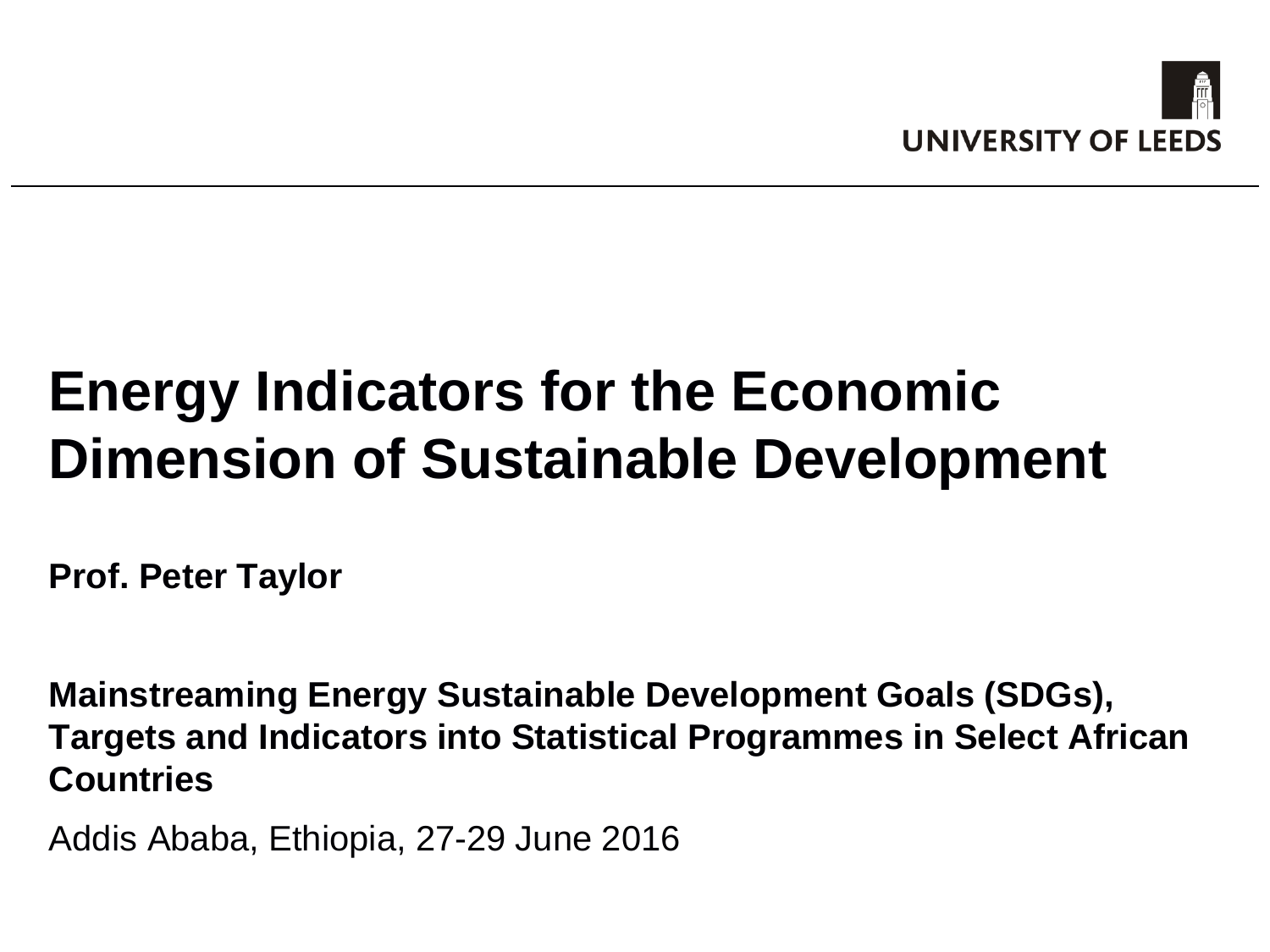- Tools to analyse e.g. energy resources, production and use and renewable energy and energy efficiency trends.
- Based on detailed statistics of energy production/use and economic activity
- Each indicator addresses one aspect of energy
- Indicators need to be looked at in groups to understand the full picture
- Indicators need to be read in the context of each country's economy and resources
- Indicators have proper applications and limitations
- Can inform policy decisions, help gauge policy effectiveness and unintended consequences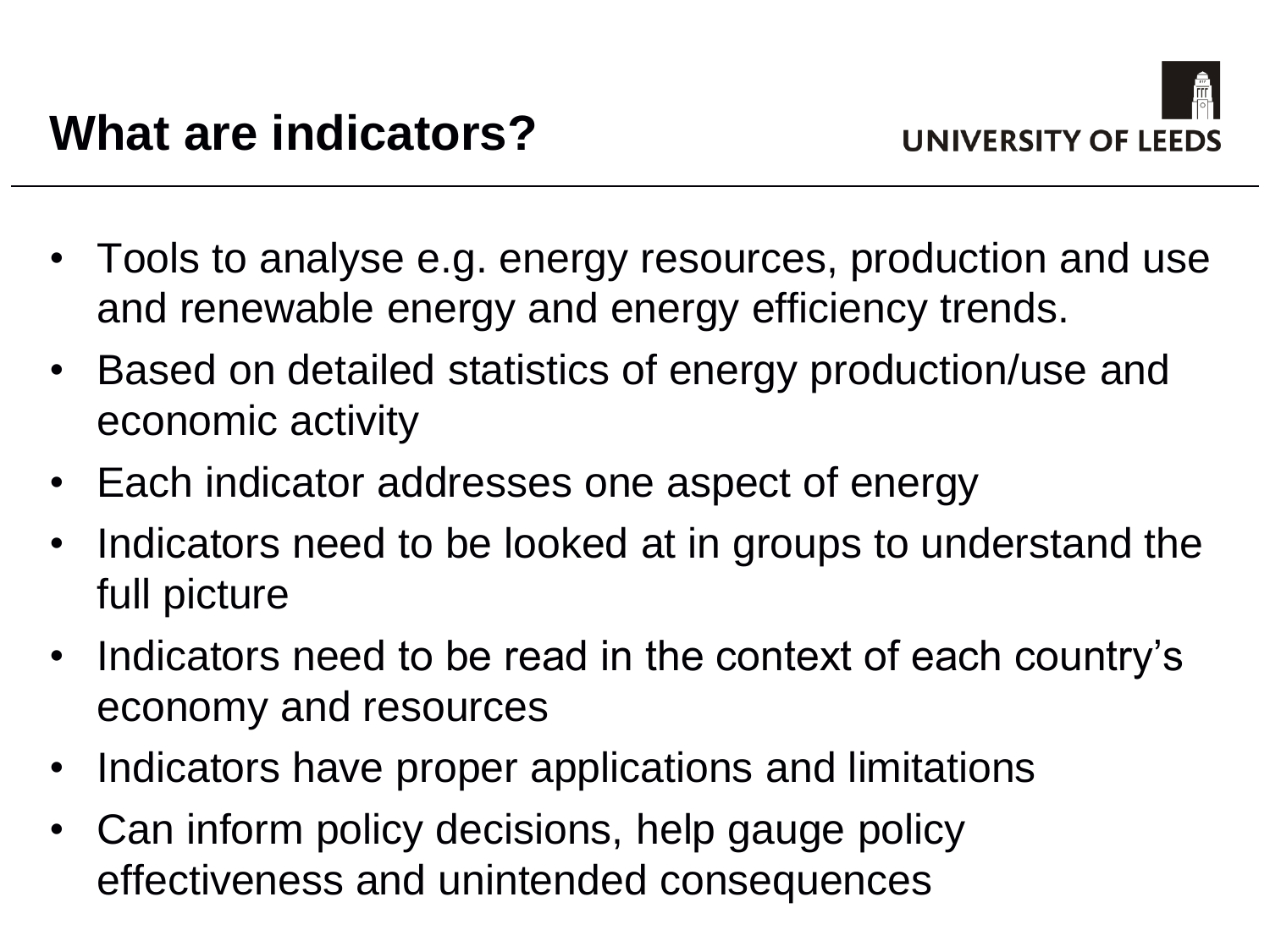



Source: International Energy Agency (2014) Energy Efficiency Indicators: Fundamentals on Statistics, OECD/IEA.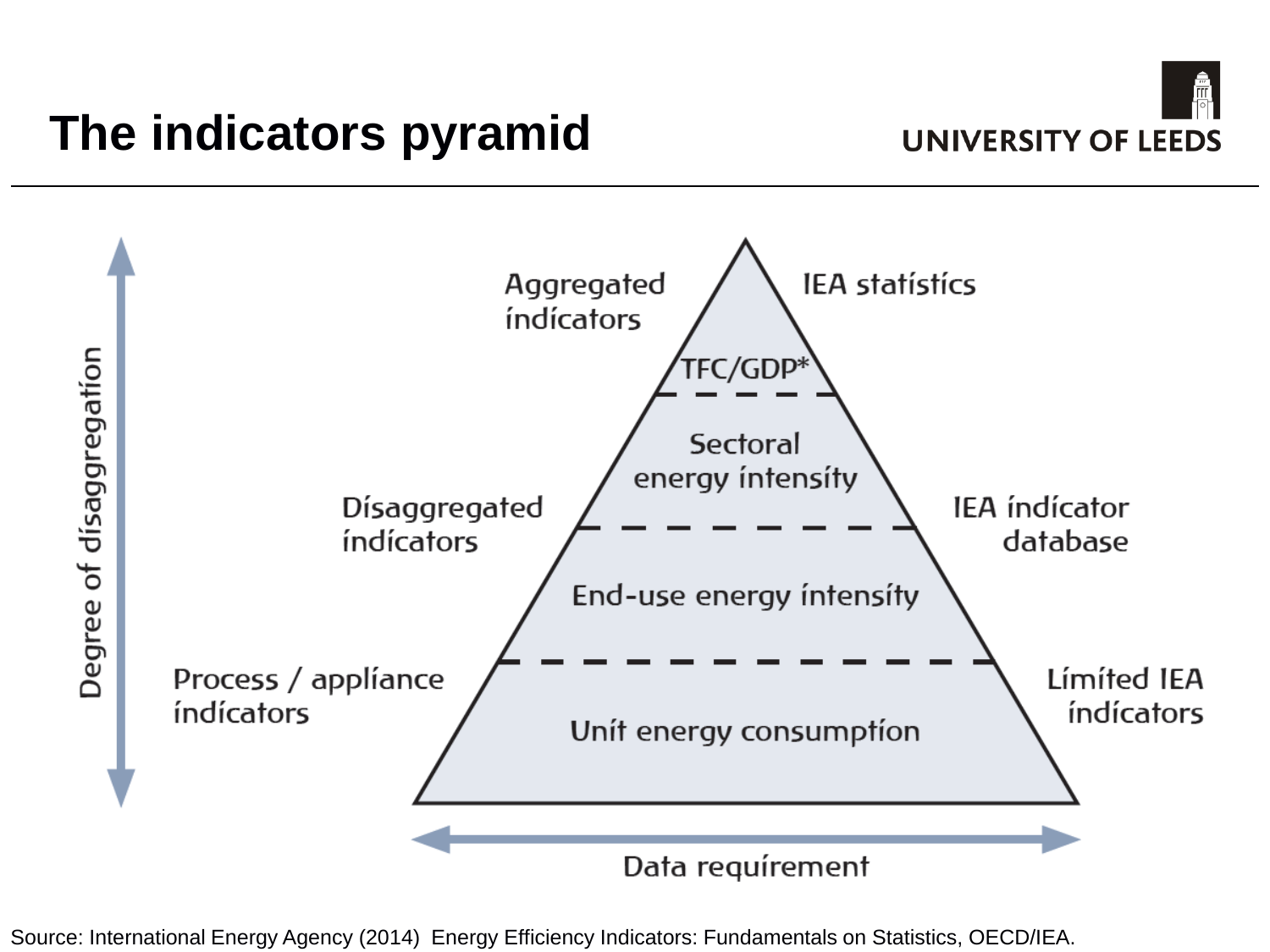

### **IEA end-use coverage for indicators UNIVERSITY OF LEEDS**



Source: International Energy Agency (2014) Energy Efficiency Indicators: Fundamentals on Statistics, OECD/IEA.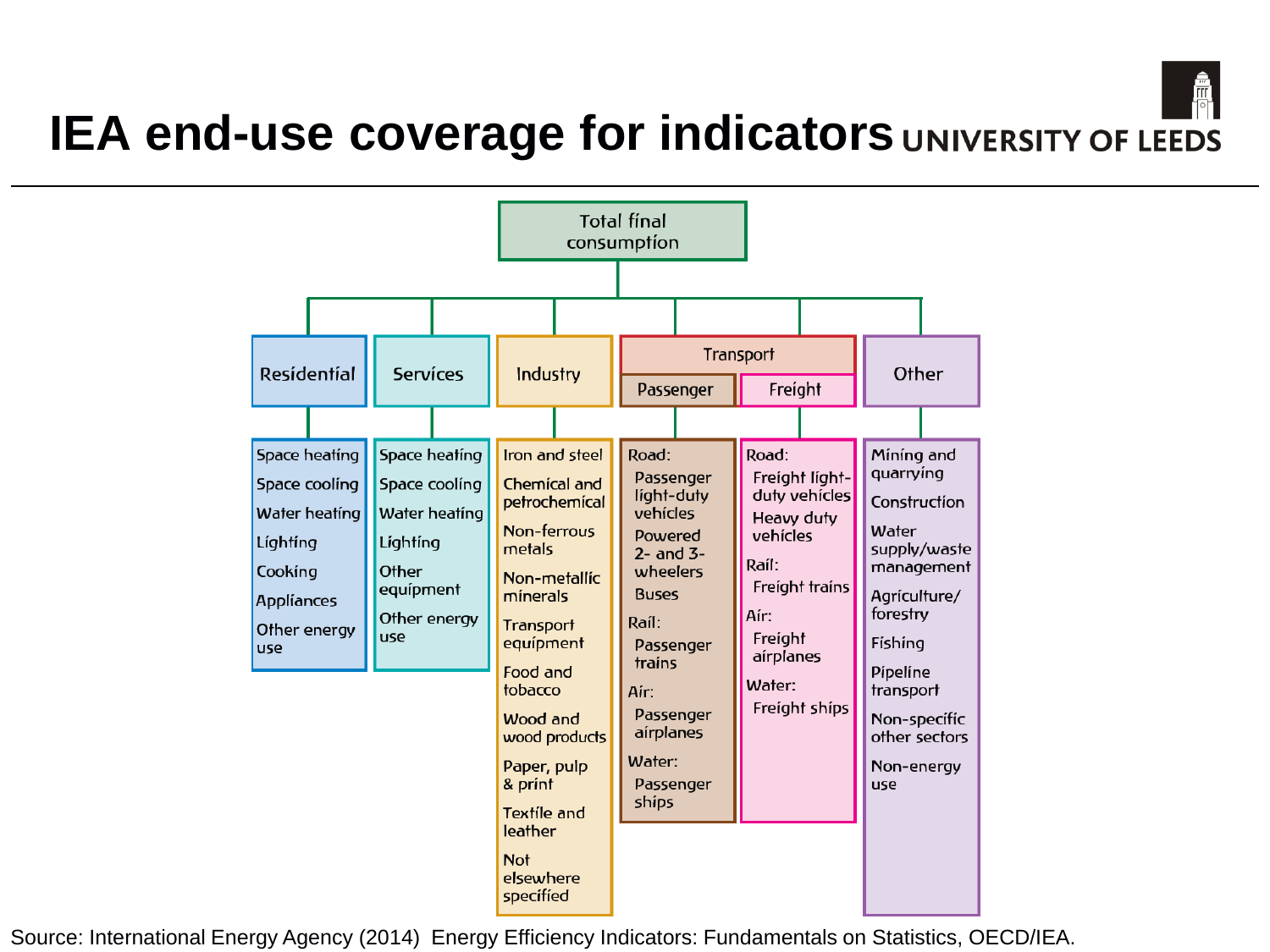### **EEA DPSIR framework**





Source: European Environment Agency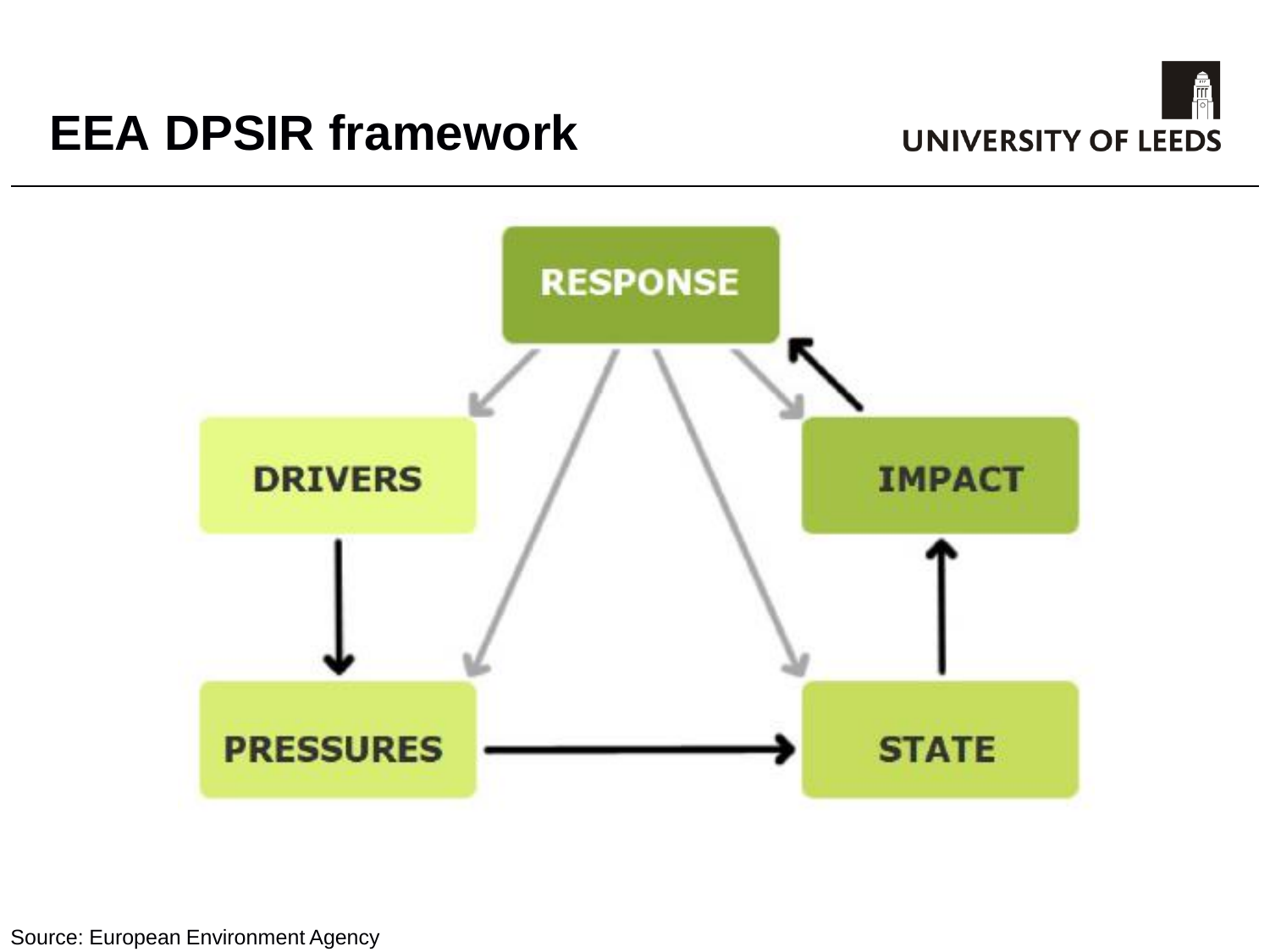

# **The UN EISD initiative**

- Work started by the UN in 1995.
- 5 agencies involved: UNDESA, OECD/IEA, IAEA, Eurostat, EEA.
- Initial project with 7 countries: Brazil, Cuba, Lithuania, Mexico, Russia, Slovakia, Thailand.
- Report on guidelines and methodologies published in 2005.

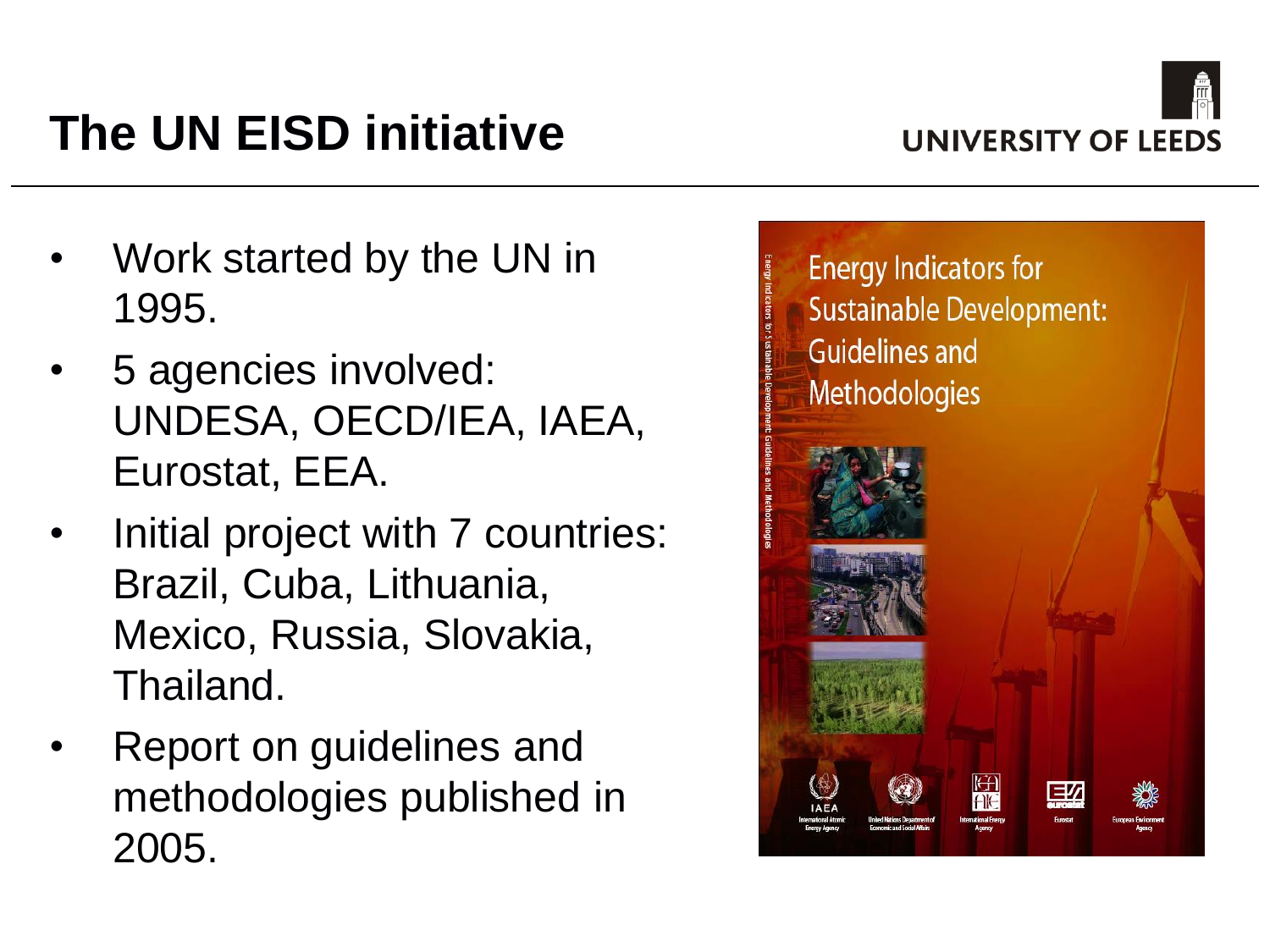### **Economic Dimension of Sustainable Development**



- Modern economies depend on a reliable and adequate energy supply.
- All sectors of the economy residential, commercial, transport, service and agriculture — demand modern energy services.
- These services in turn foster economic and social development at the local level by raising productivity and enabling local income generation.
- Energy supply affects jobs, productivity and development.
- Electricity is the dominant form of energy for communications, information technology, manufacturing and services.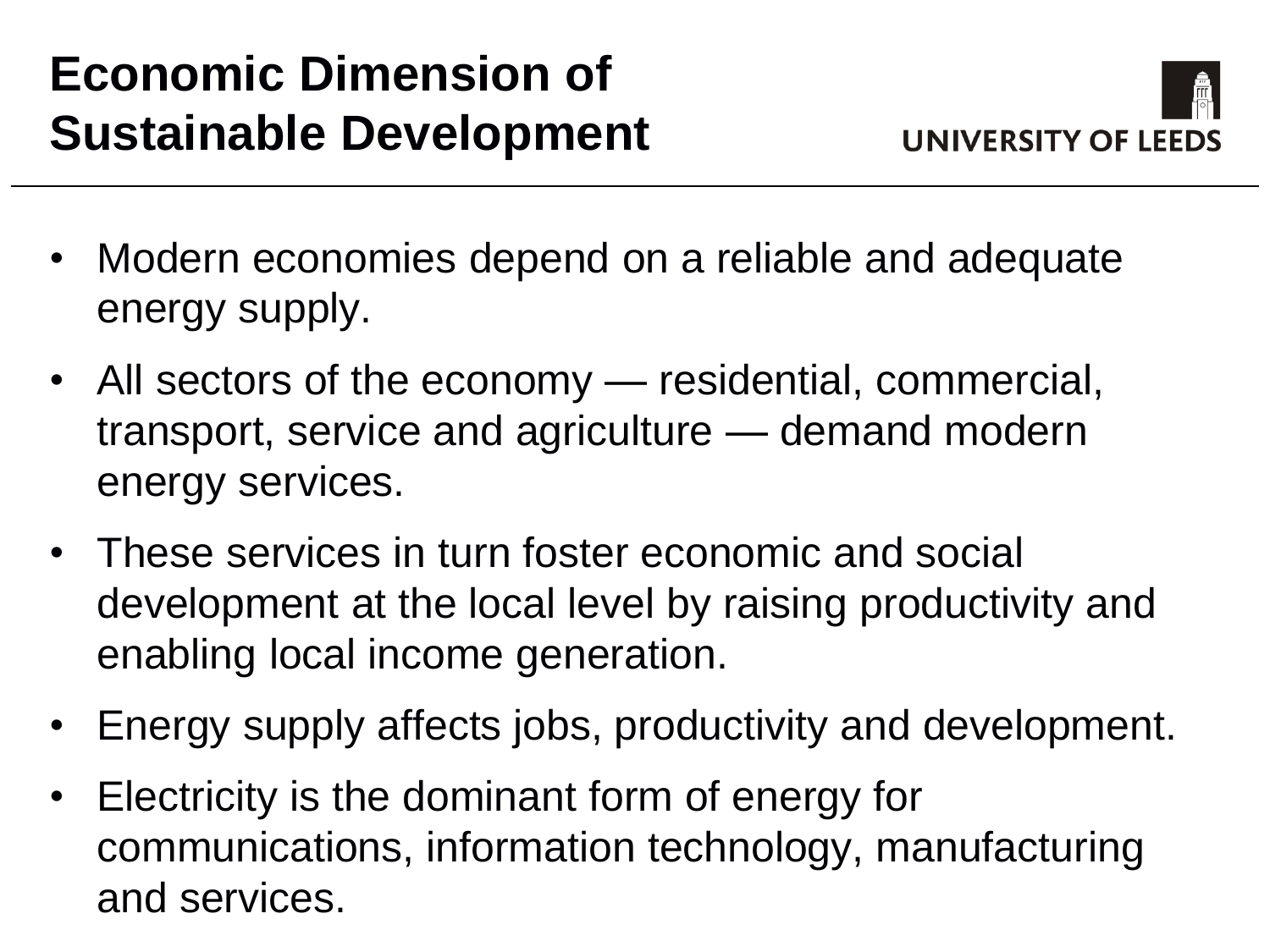## **Economic indicators and themes**



The economic indicators have two themes. Divided into a number of sub-themes:

### **1. Use and production patterns**

Overall Use, Overall Productivity, Supply Efficiency, Production, End Use, Diversification (Fuel Mix) and Prices.

#### **2. Security**

Imports and Strategic Fuel Stocks.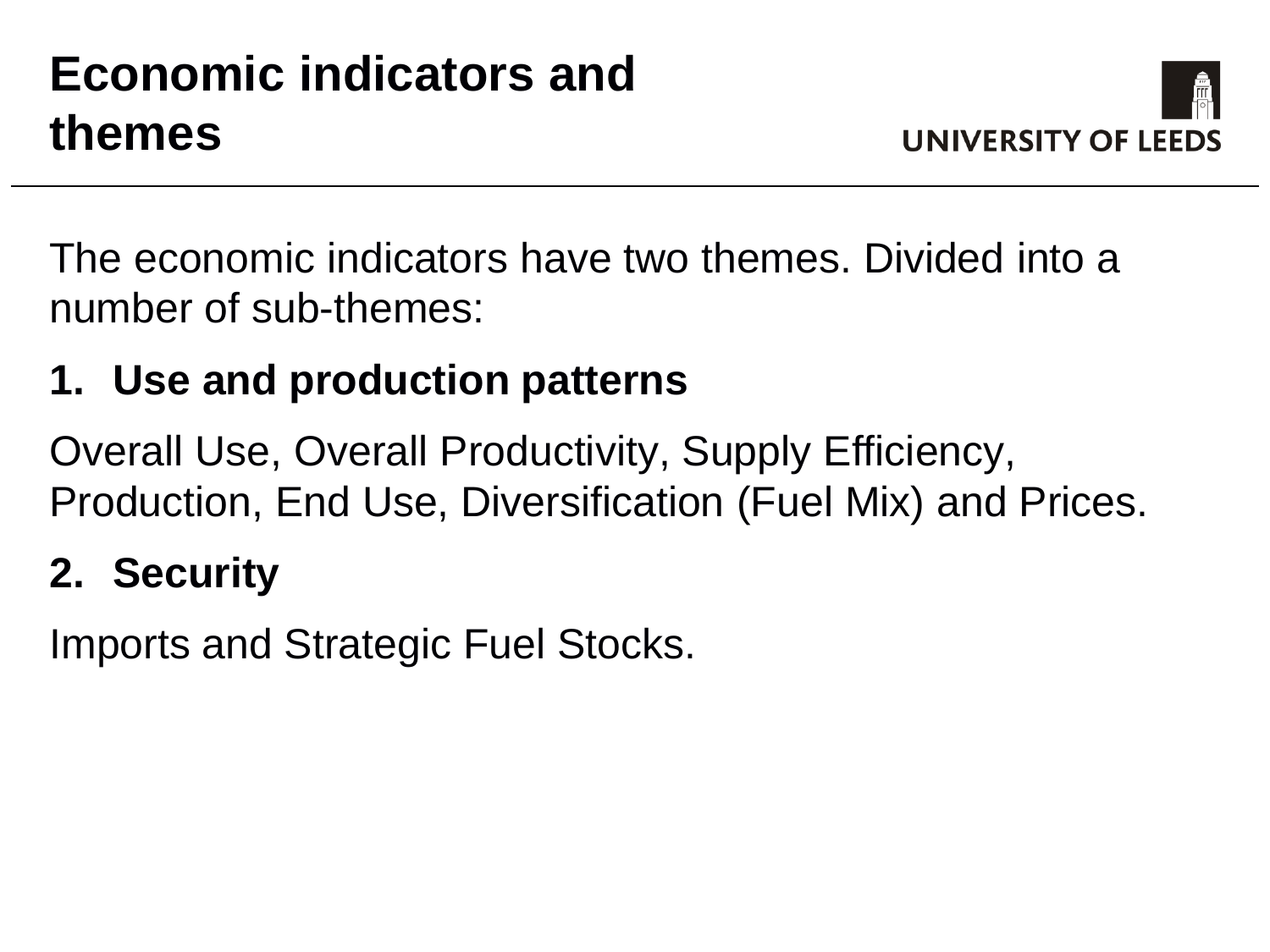

#### **Overall Use**

### ECO1 Energy use per capita

- Energy use (total primary energy supply, total final consumption and electricity use)
- Total population

#### **Overall Productivity**

### ECO2 Energy use per unit of GDP

– Energy use (total primary energy supply, total final consumption and electricity use)

– GDP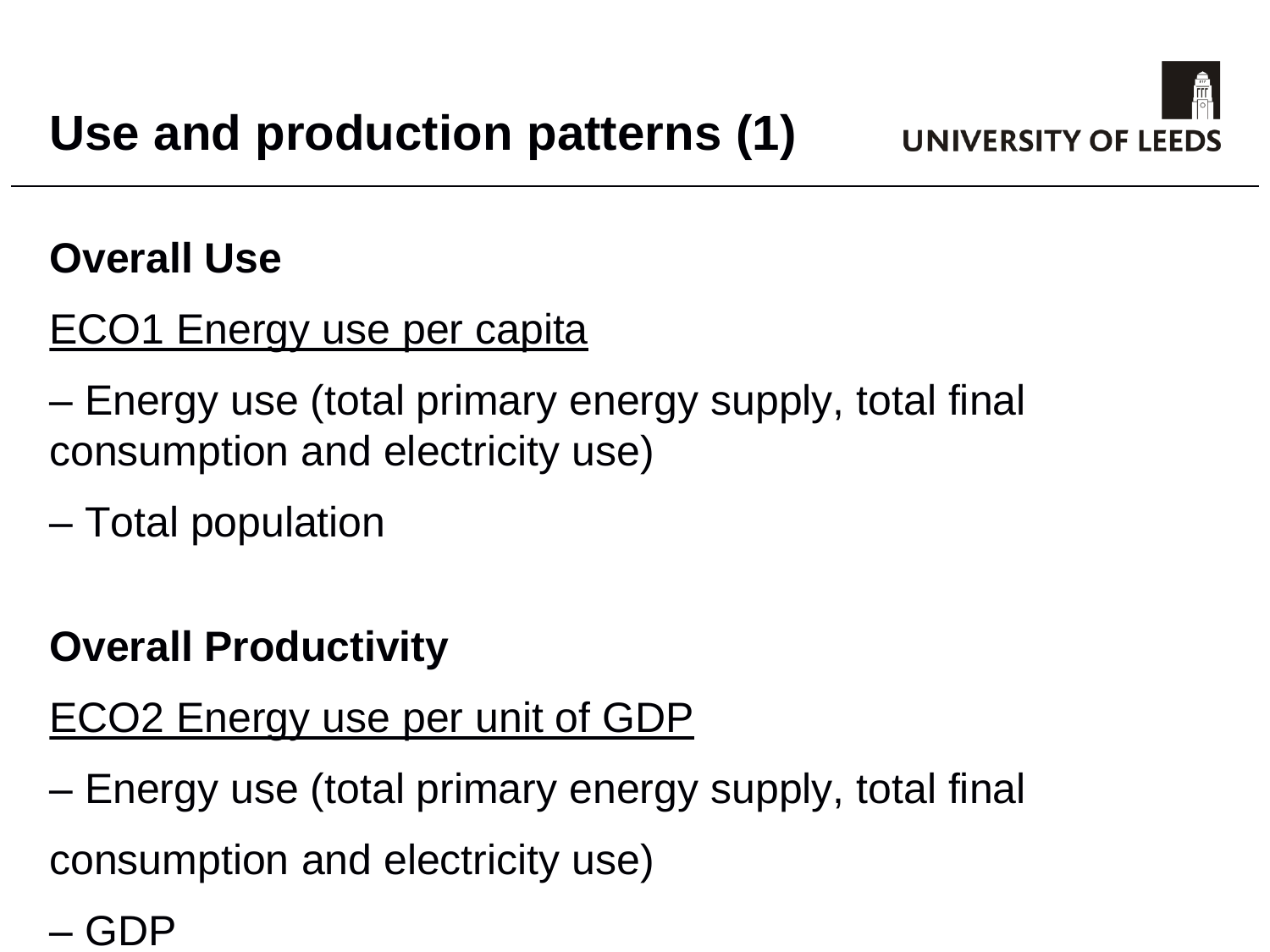

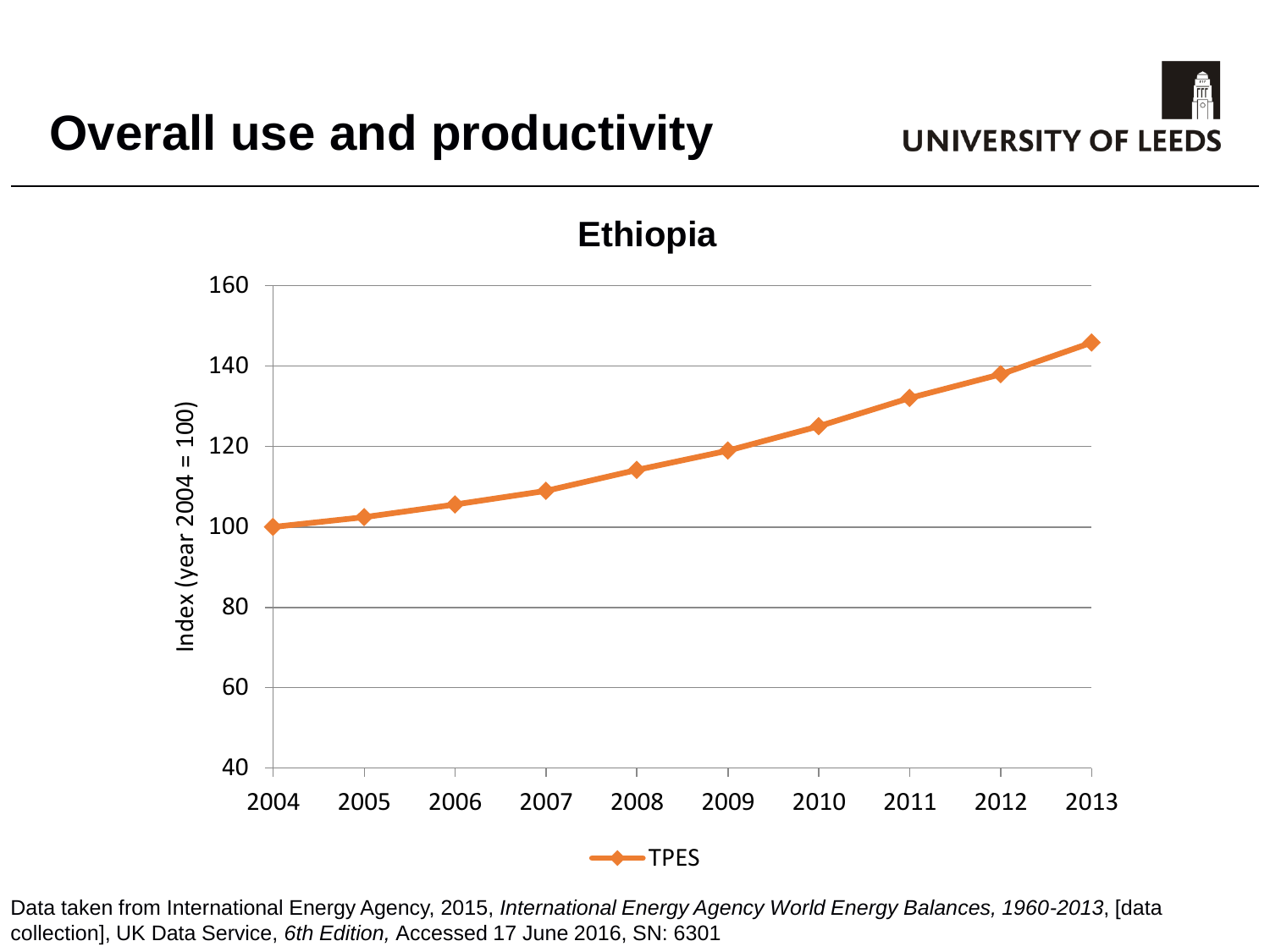### **Overall use: ECO1 - TPES per capita**



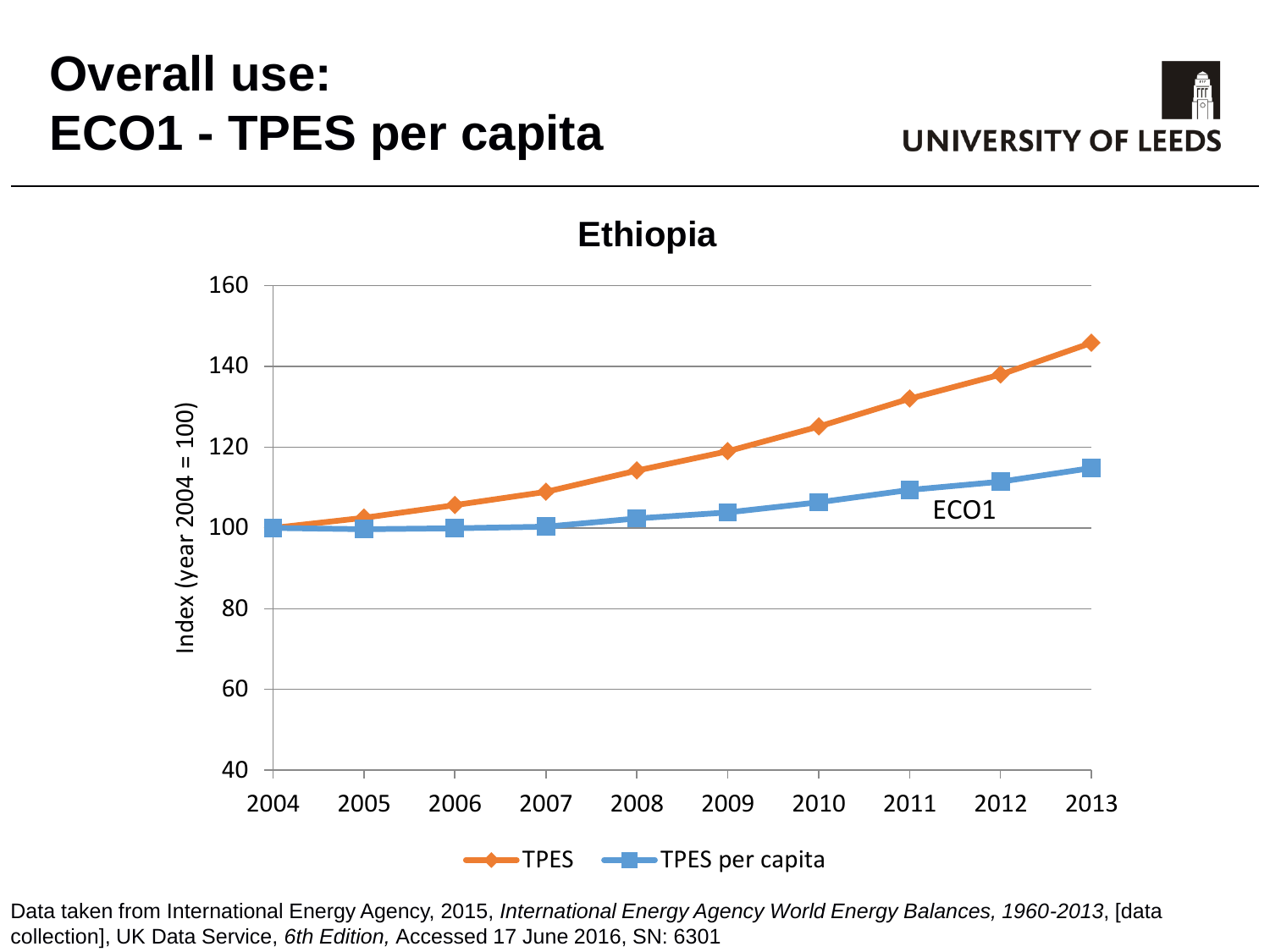### **Overall productivity: ECO2 – TPES per unit of GDP**



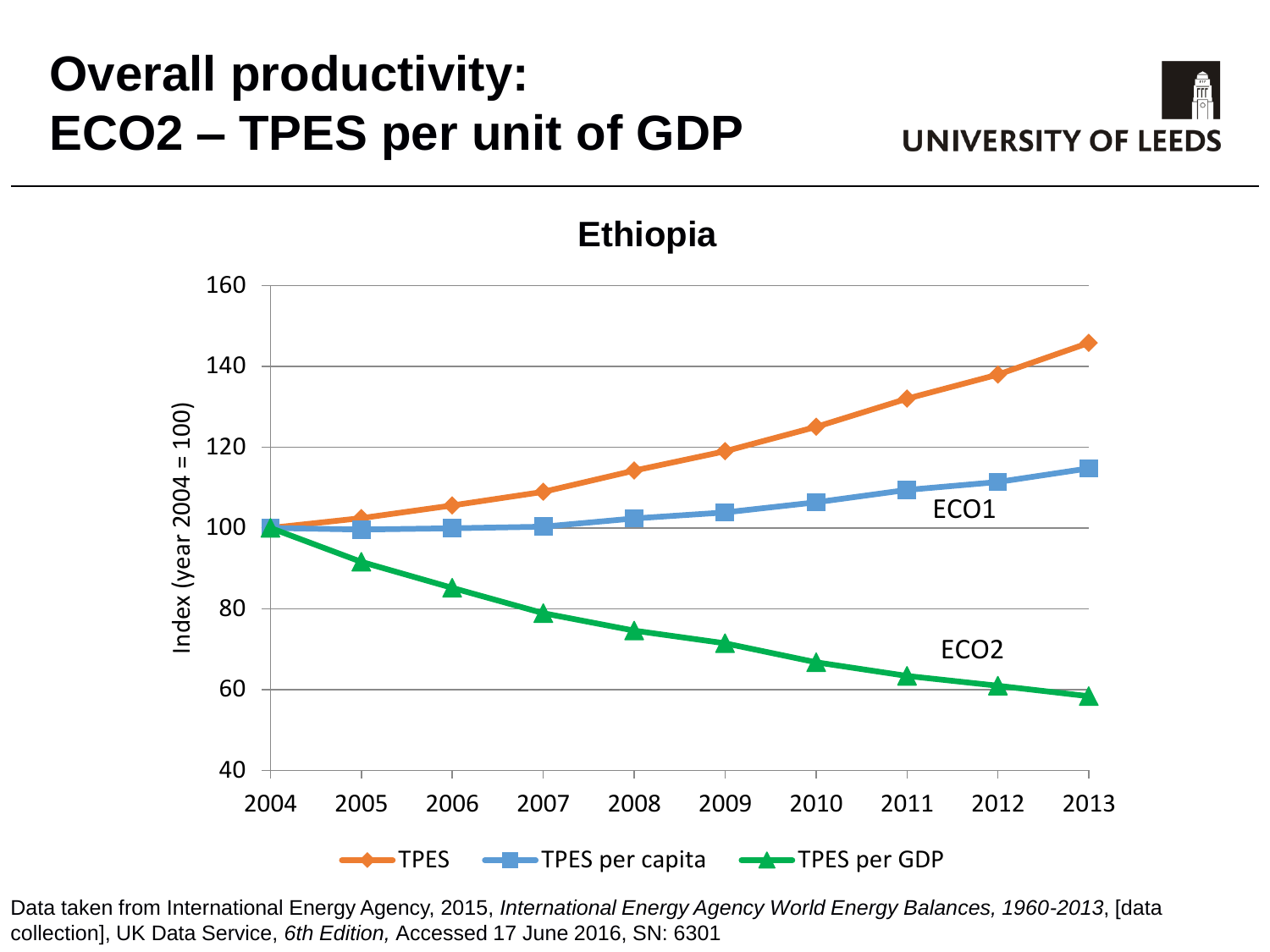

### **Supply Efficiency**

ECO3 Efficiency of energy conversion and distribution

– Losses in transformation systems including losses in

electricity generation, transmission and distribution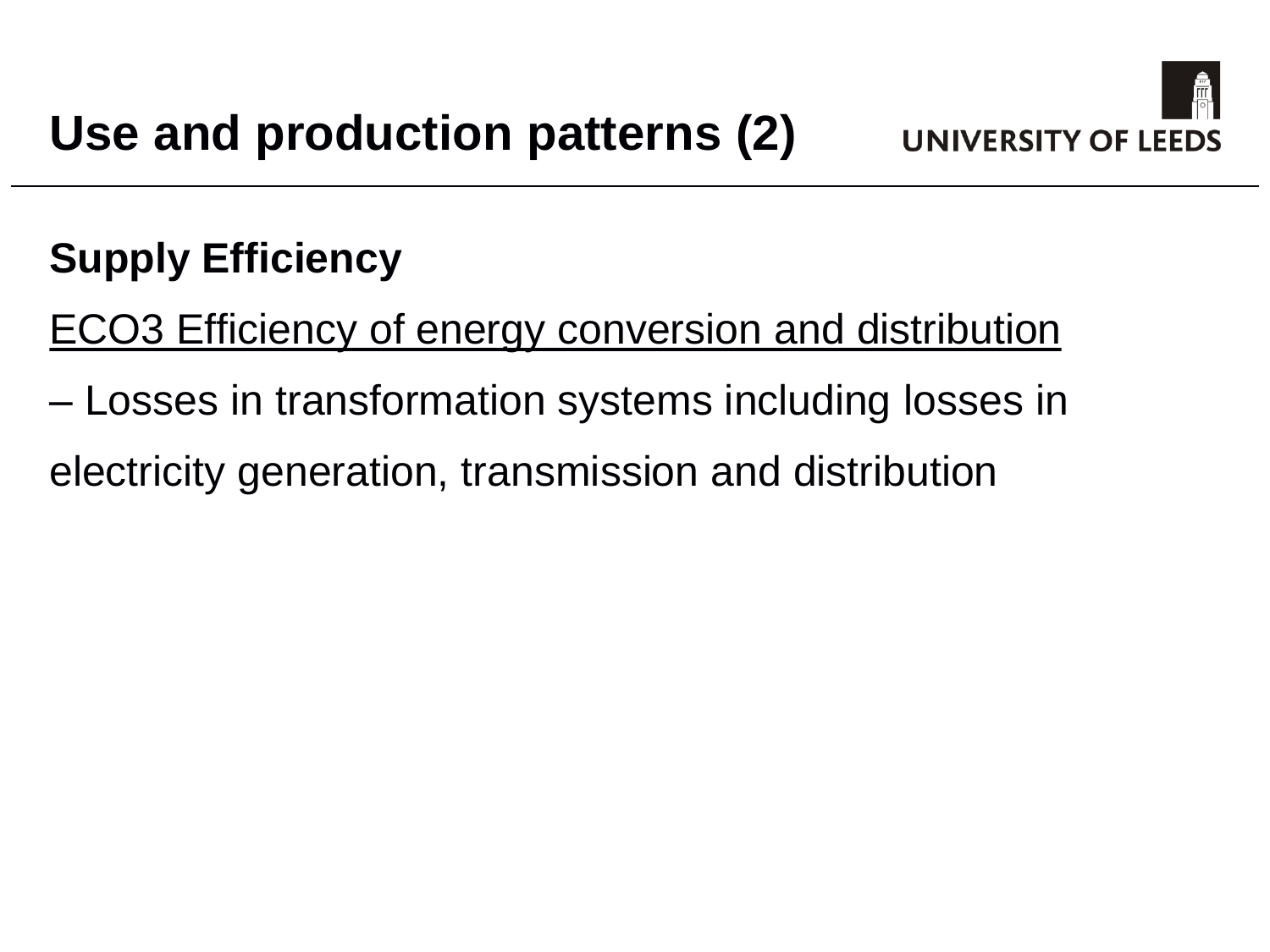## **Supply efficiency: ECO3 - Efficiency of energy supply**





**Senegal**

Data taken from WEC: www.worldenergy.org/data/efficiency-indicators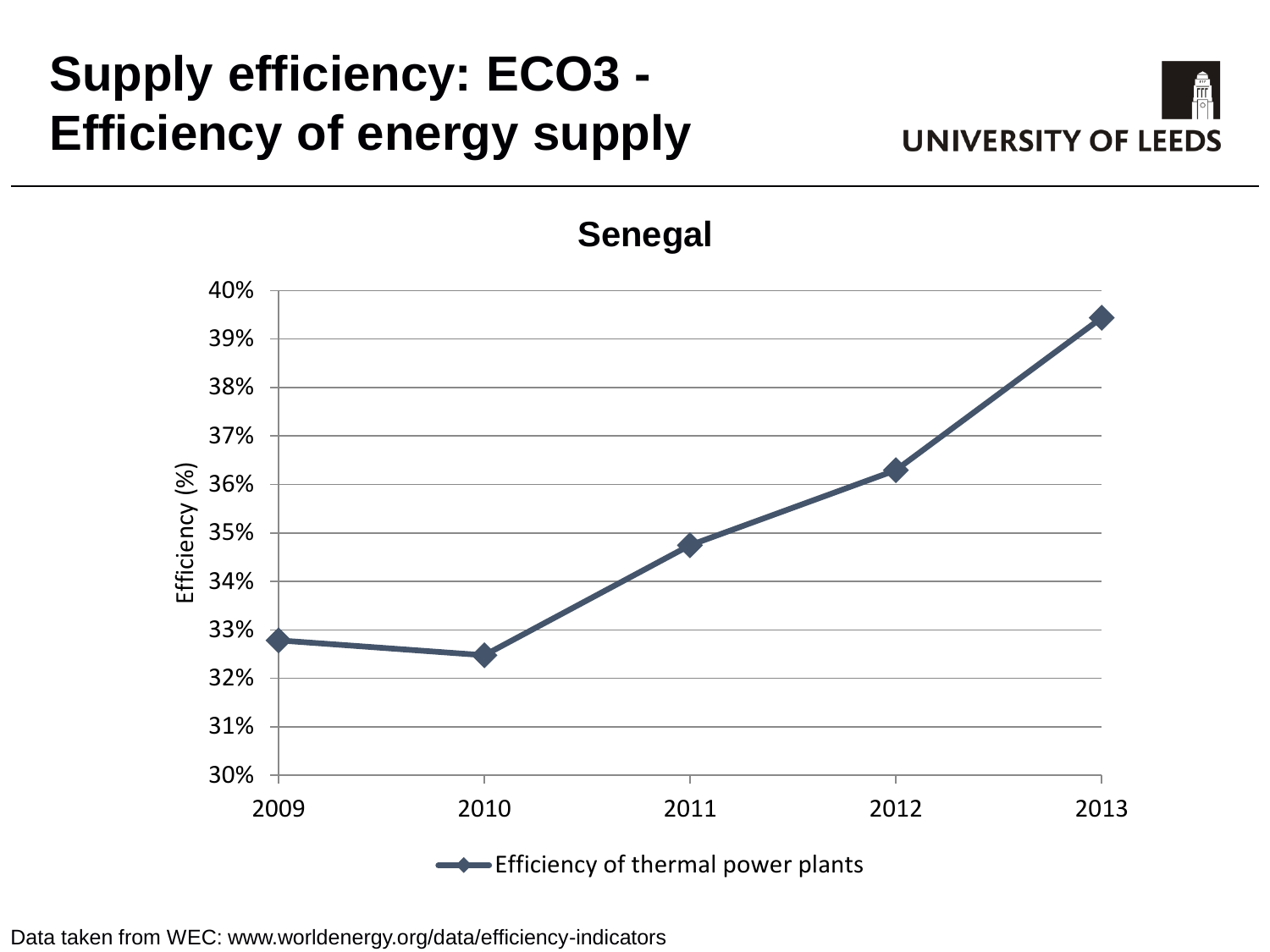## **Supply efficiency: ECO3 - Efficiency of energy distribution**





Data taken from International Energy Agency, 2015, *International Energy Agency World Energy Balances, 1960-2013*, [data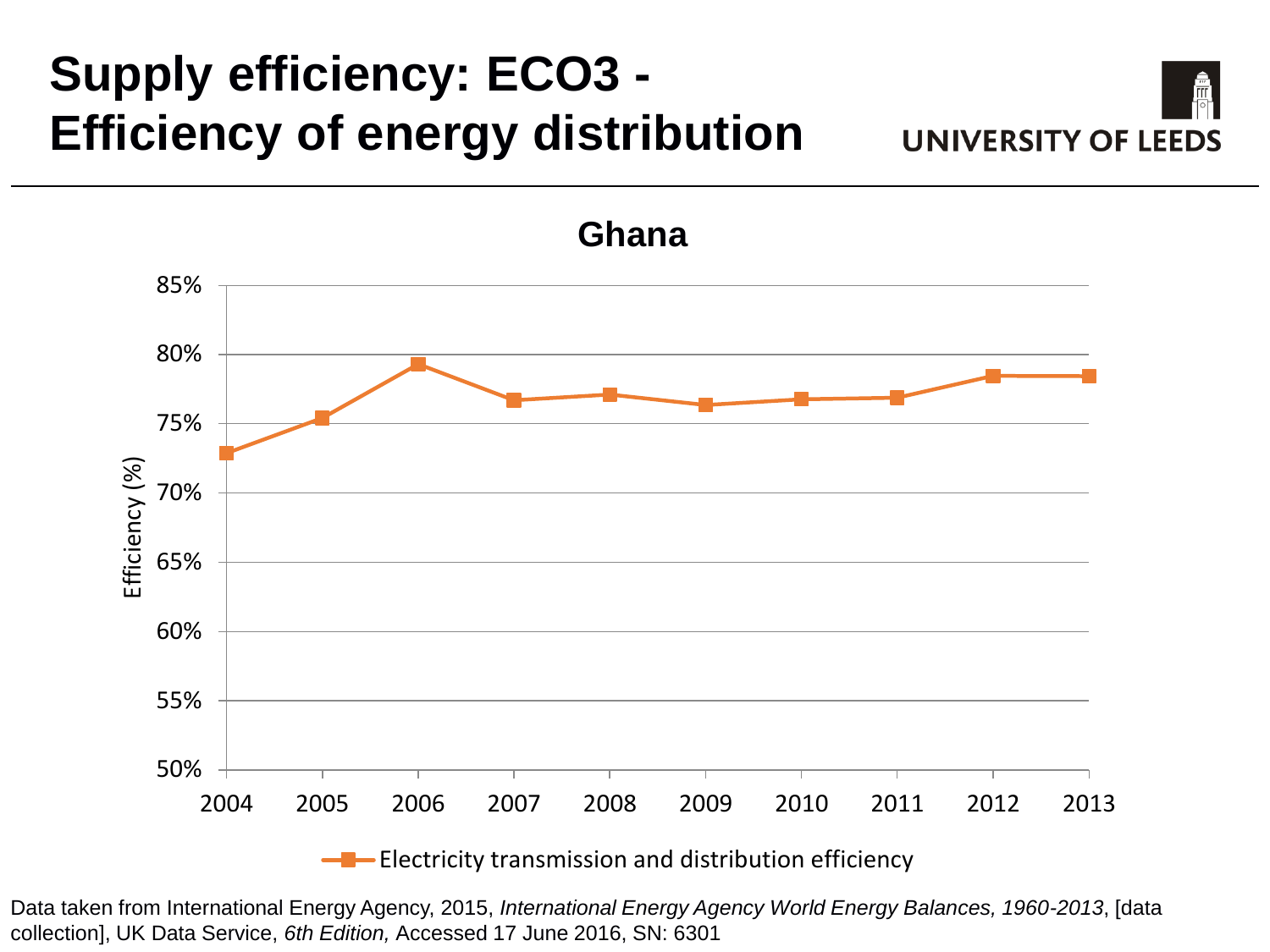

### **Production**

ECO4 Reserves-to-production ratio

- Proven recoverable reserves
- Total energy production

### ECO5 Resources-to-production ratio

- Total estimated resources
- Total energy production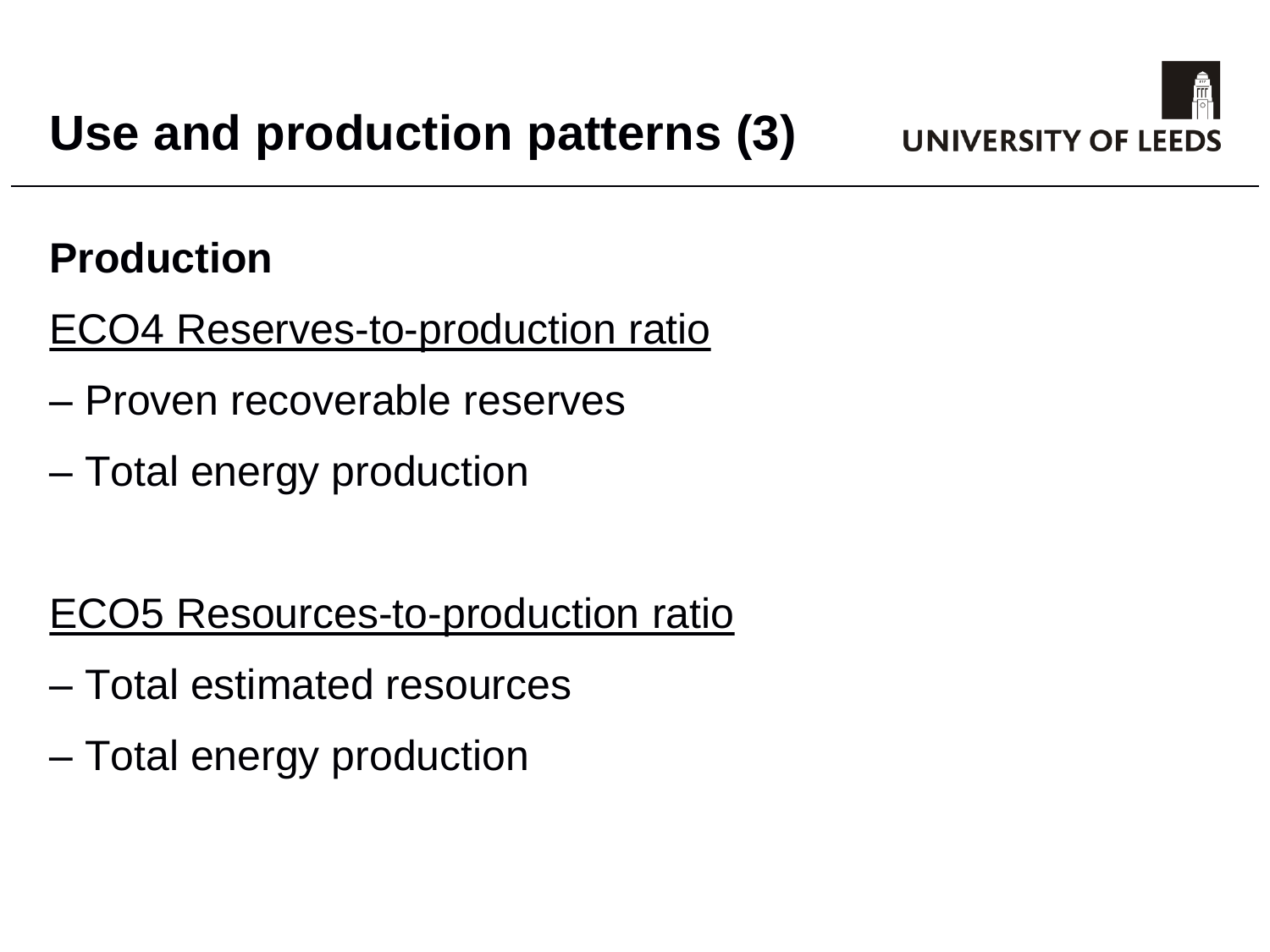## **Production: ECO4 - Reserves to production ratio**



**United Kingdom**



Data taken from DECC: www.gov.uk/government/uploads/system/uploads/attachment\_data/file/441395/ Appendix\_2\_Historic\_UK\_Oil\_and\_Gas\_Reserves\_and\_Production\_2015.pdf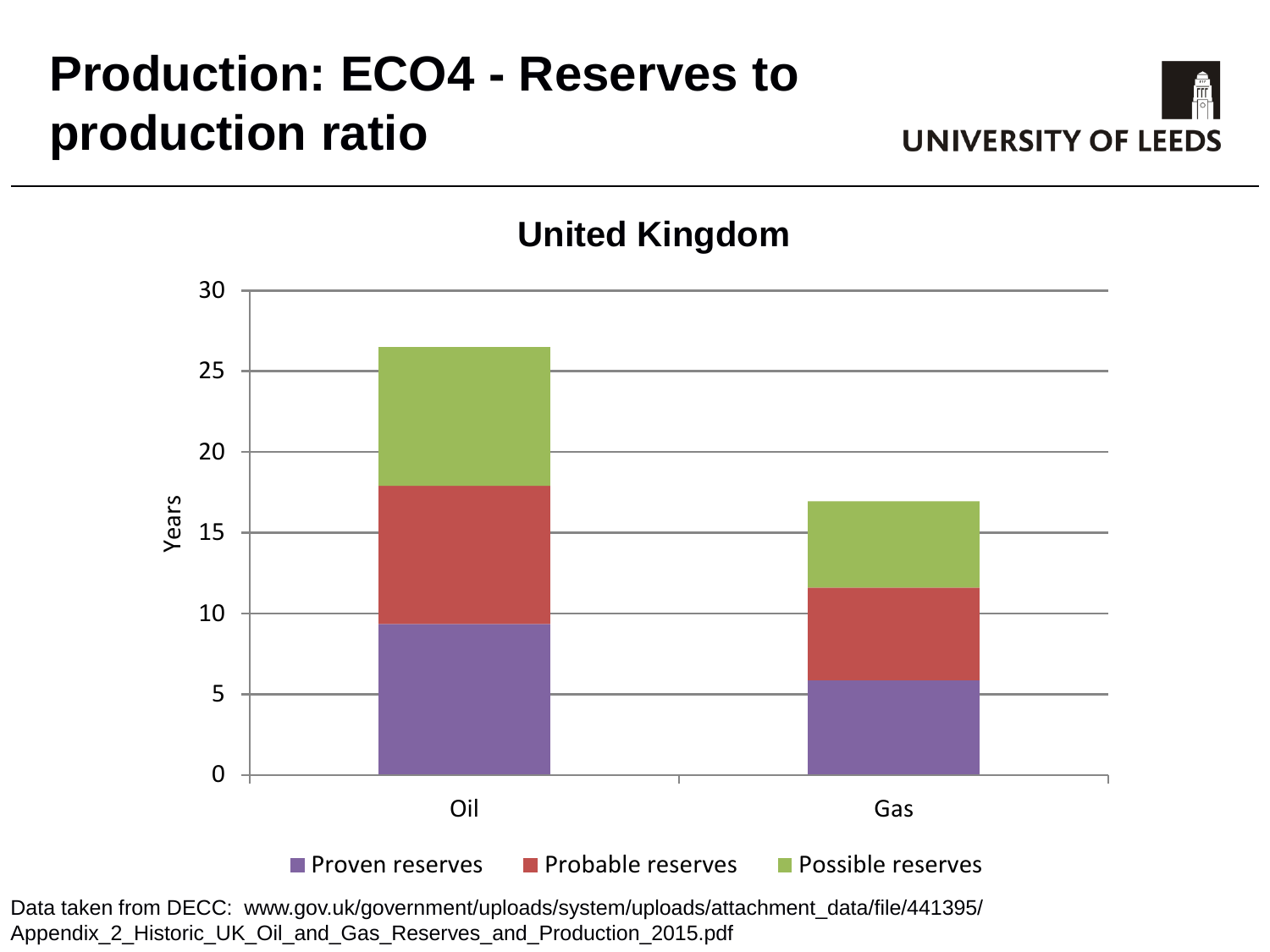

### **End Use**

- ECO6 Industrial energy intensities
- ECO7 Agricultural energy intensities
- ECO8 Service/ commercial energy intensities
- Energy use in industrial or commercial or agricultural sector
- Corresponding value added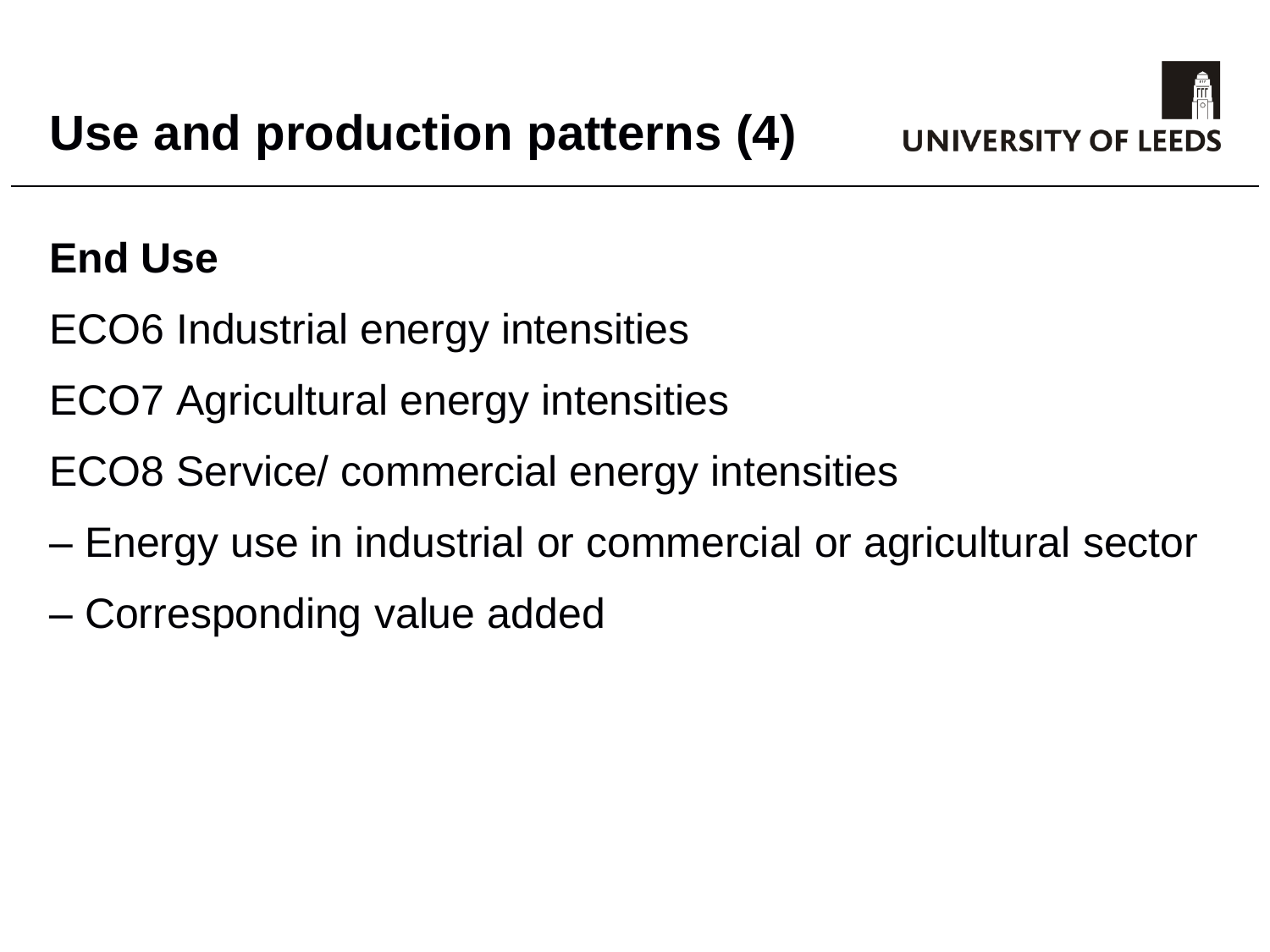#### **End Use: ECO6 & ECO8 – Industrial and services energy intensities UNIVERSITY OF LEEDS**

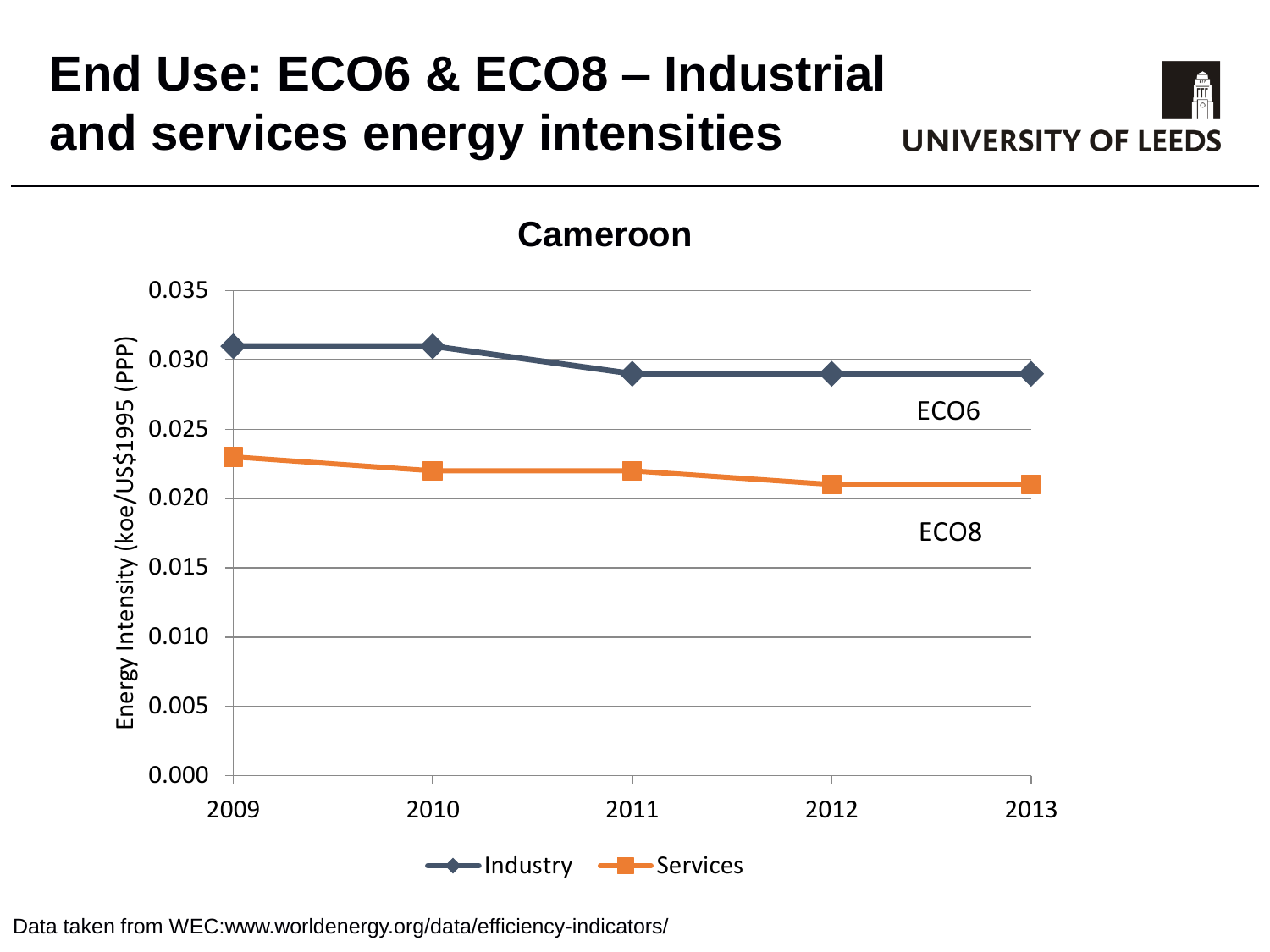

**End Use** (cont.)

ECO9 Household energy intensities

- Energy use in households and by key end use
- Number of households, floor area, persons per household, appliance ownership

#### ECO10 Transport energy intensities

– Energy use in passenger travel and freight sectors and by mode

– Passenger-km travel and tonne-km freight and by mode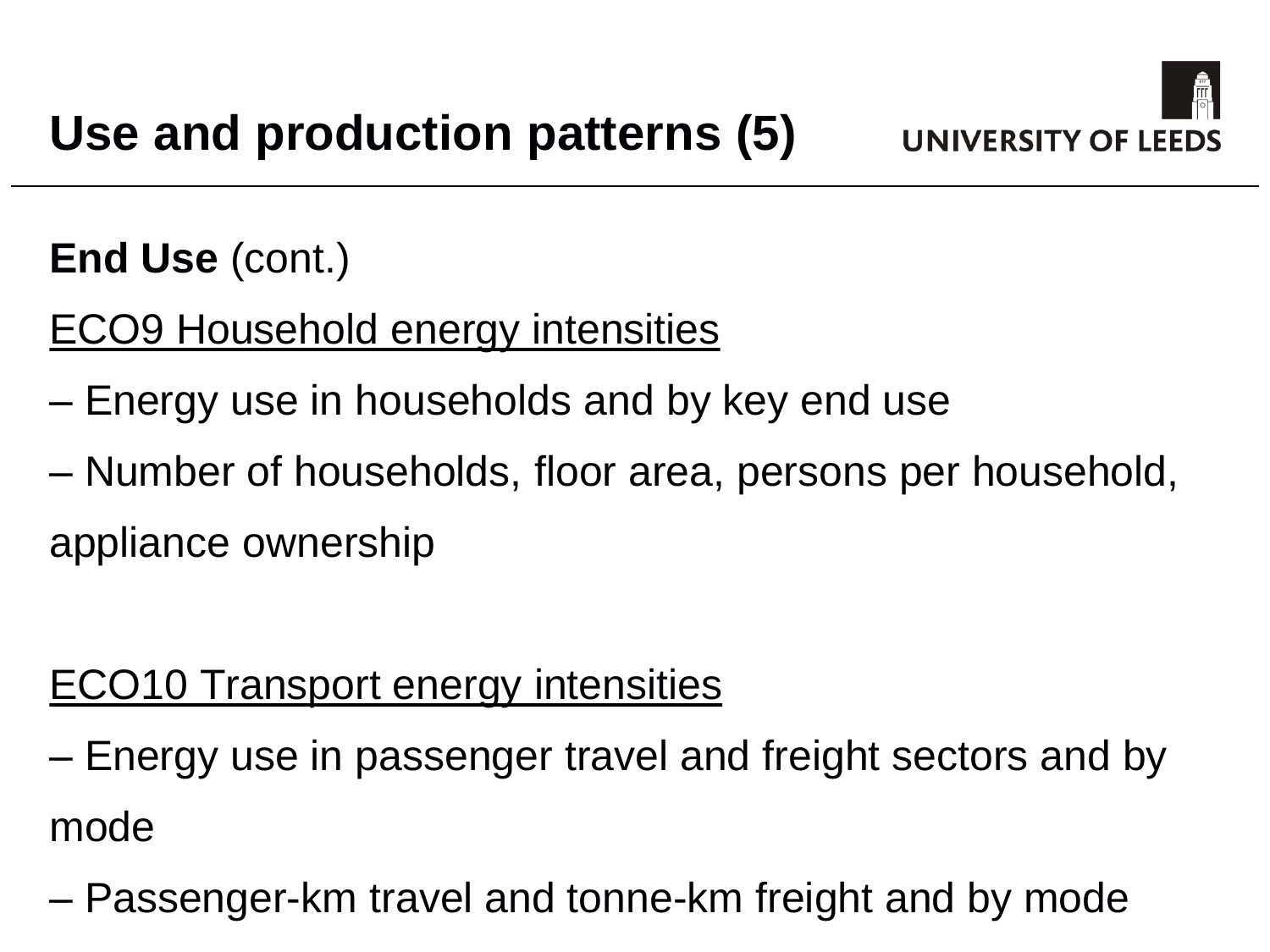## **End use: ECO9 – Household energy intensity**



2 1.9 1.8 1.7 toe per household toe per household 1.6 1.5 1.4 1.3 1.2 1.1 1 2010 2011 2012 2013 2014 **-**Per household energy consumption

#### **United Kingdom**

Data taken from Department of Energy and Climate Change (2015) Energy consumption in the UK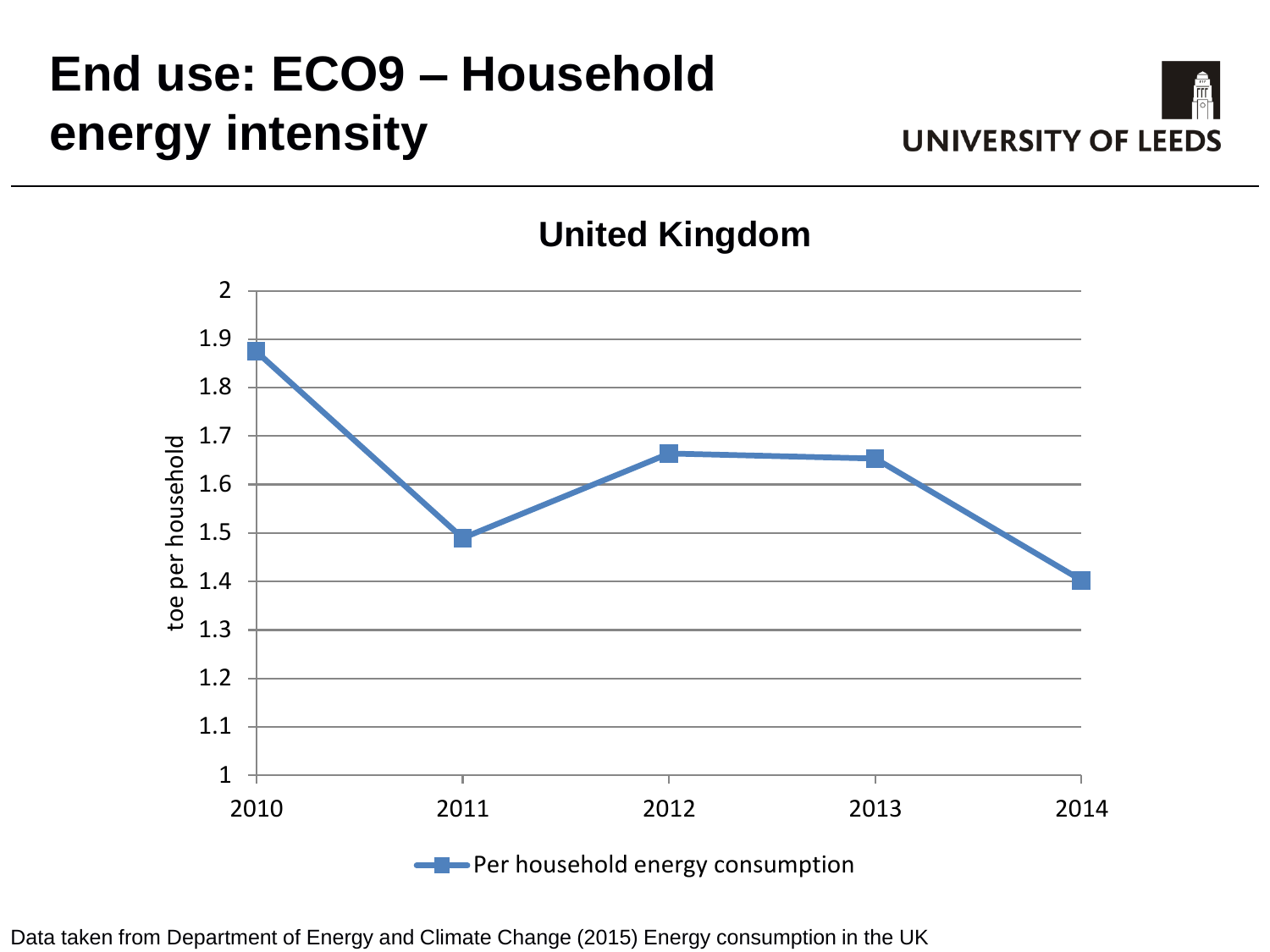## **End use: ECO10 – Transport energy intensities**





**United Kingdom**

Data taken from Department of Energy and Climate Change (2015) Energy consumption in the UK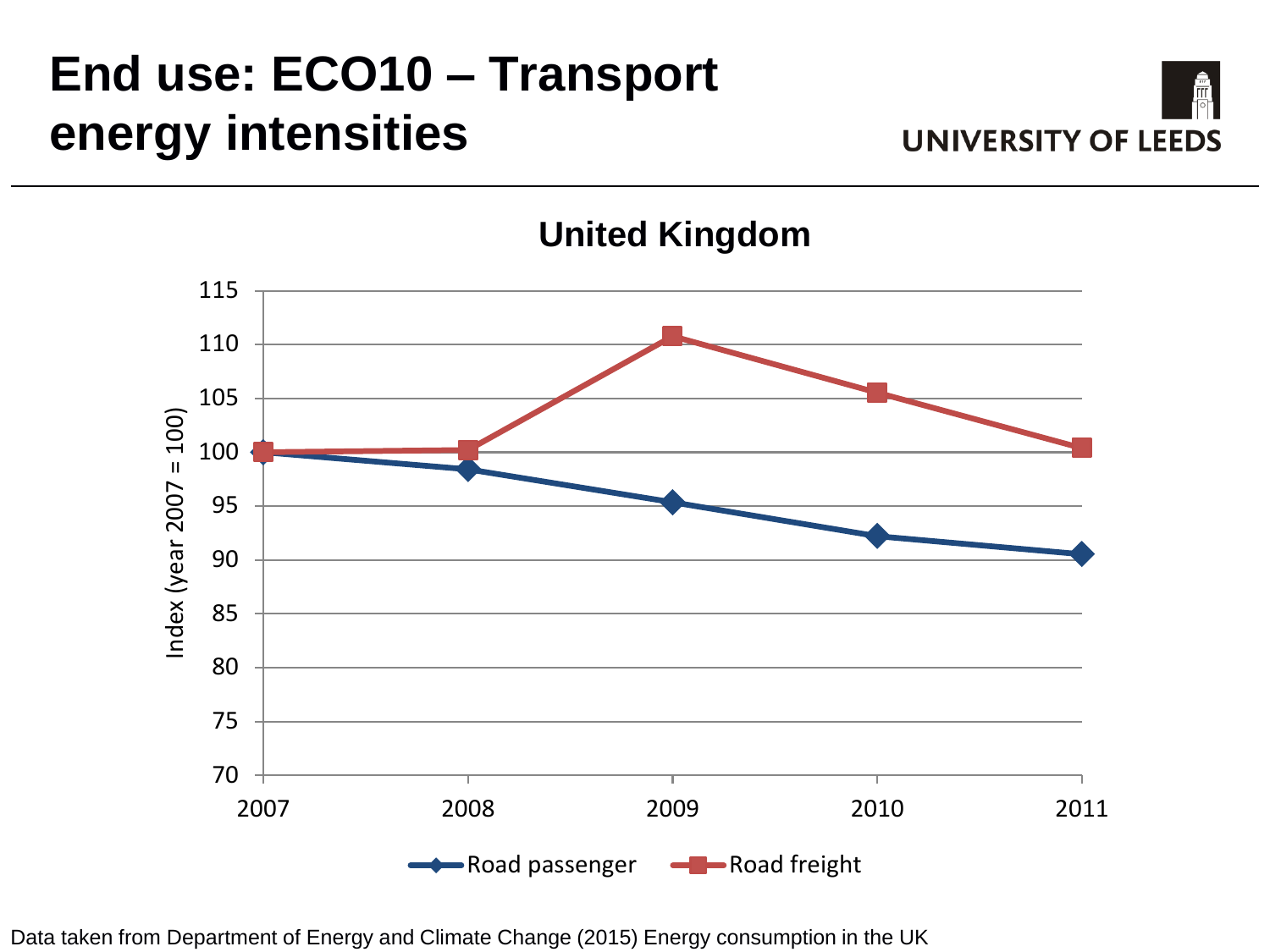#### ECO11 Fuel shares in energy and electricity

- Primary energy supply and final consumption, electricity generation and generating capacity by fuel type
- Total primary energy supply, total final consumption, total electricity generation and total generating capacity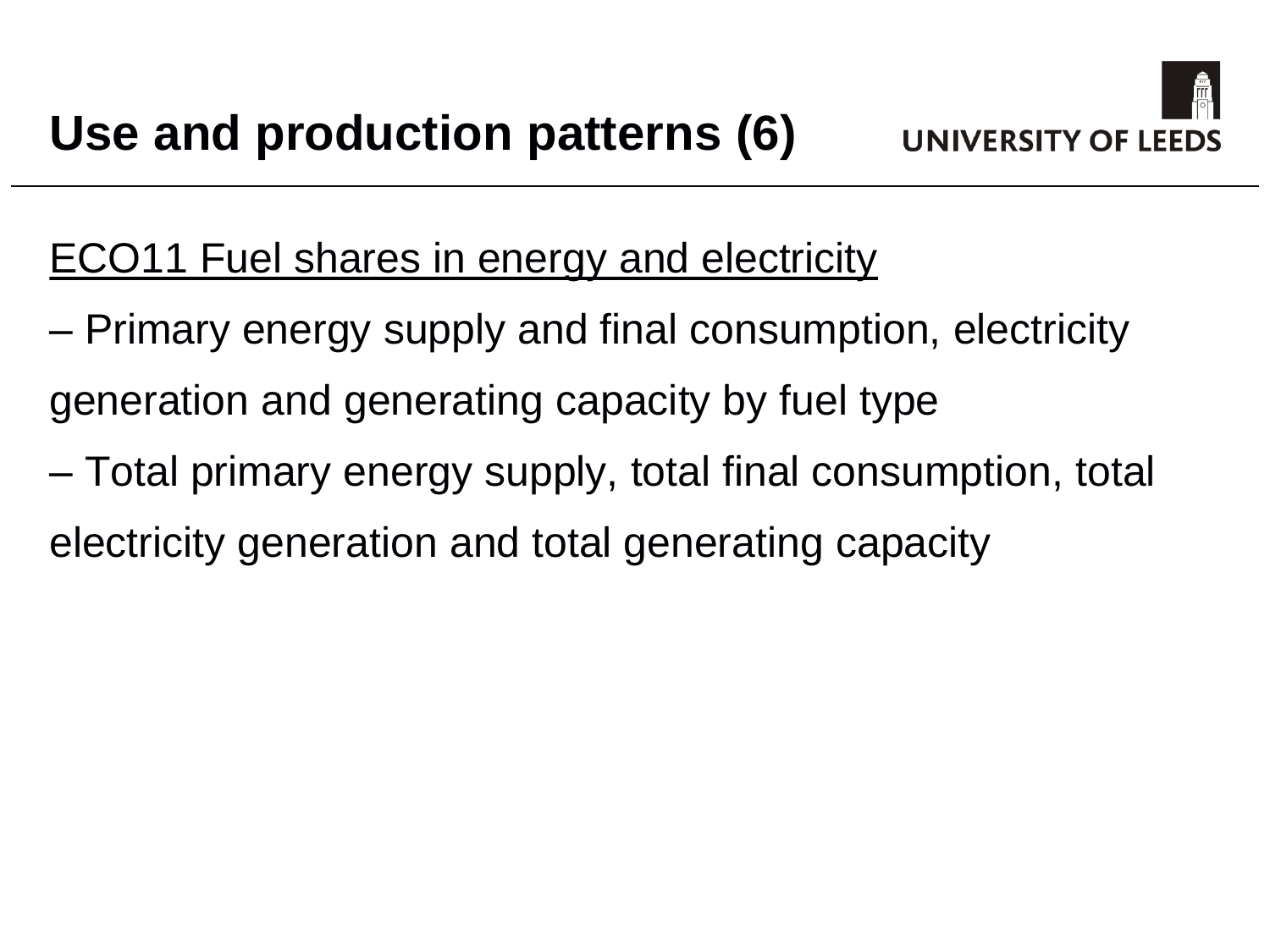### **Diversification: ECO11 – Fuel shares in TPES**





**Kenya**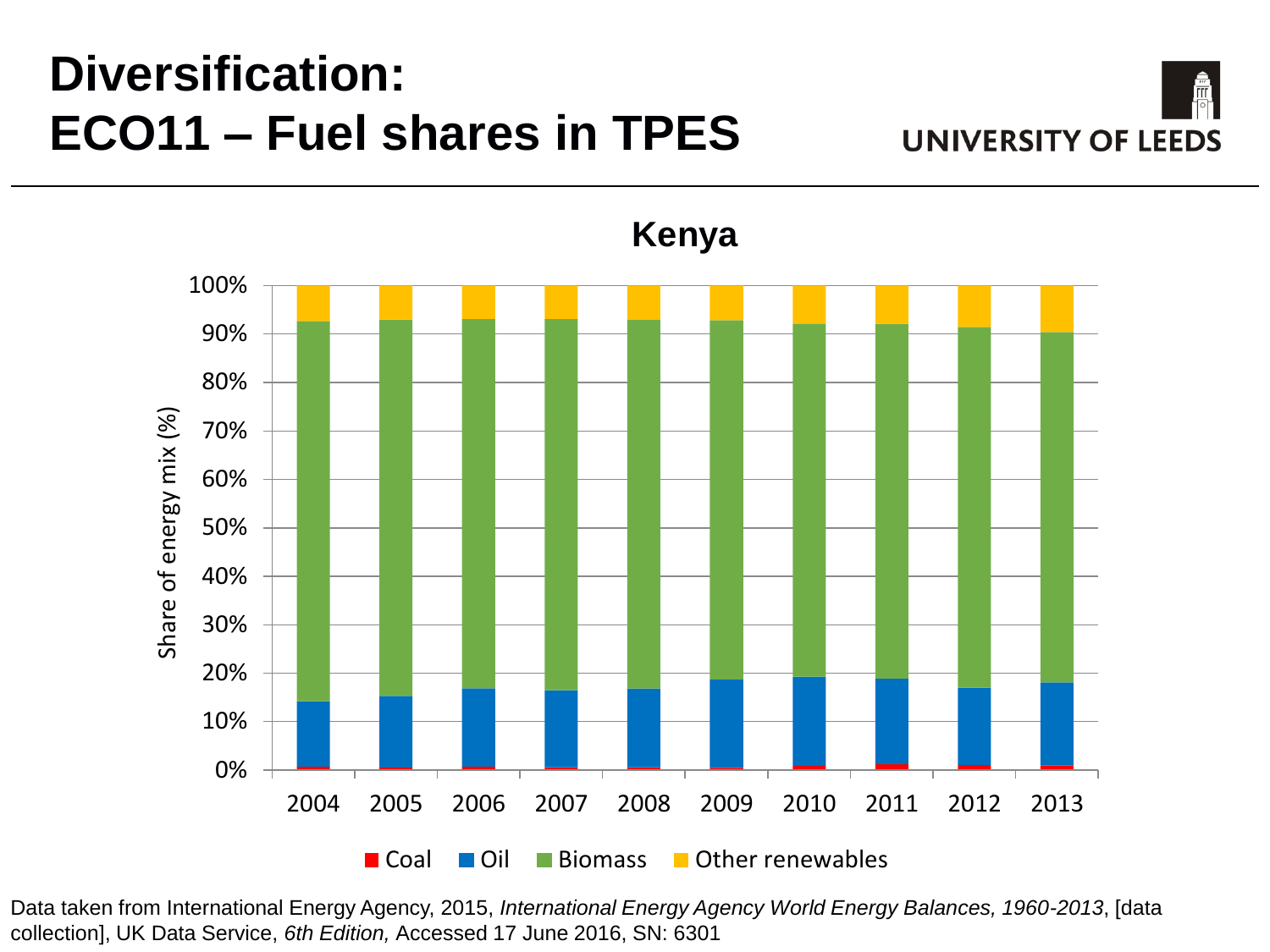### **Diversification: ECO11 – Fuel shares in final consumption**





Data taken from International Energy Agency, 2015, *International Energy Agency World Energy Balances, 1960-2013*, [data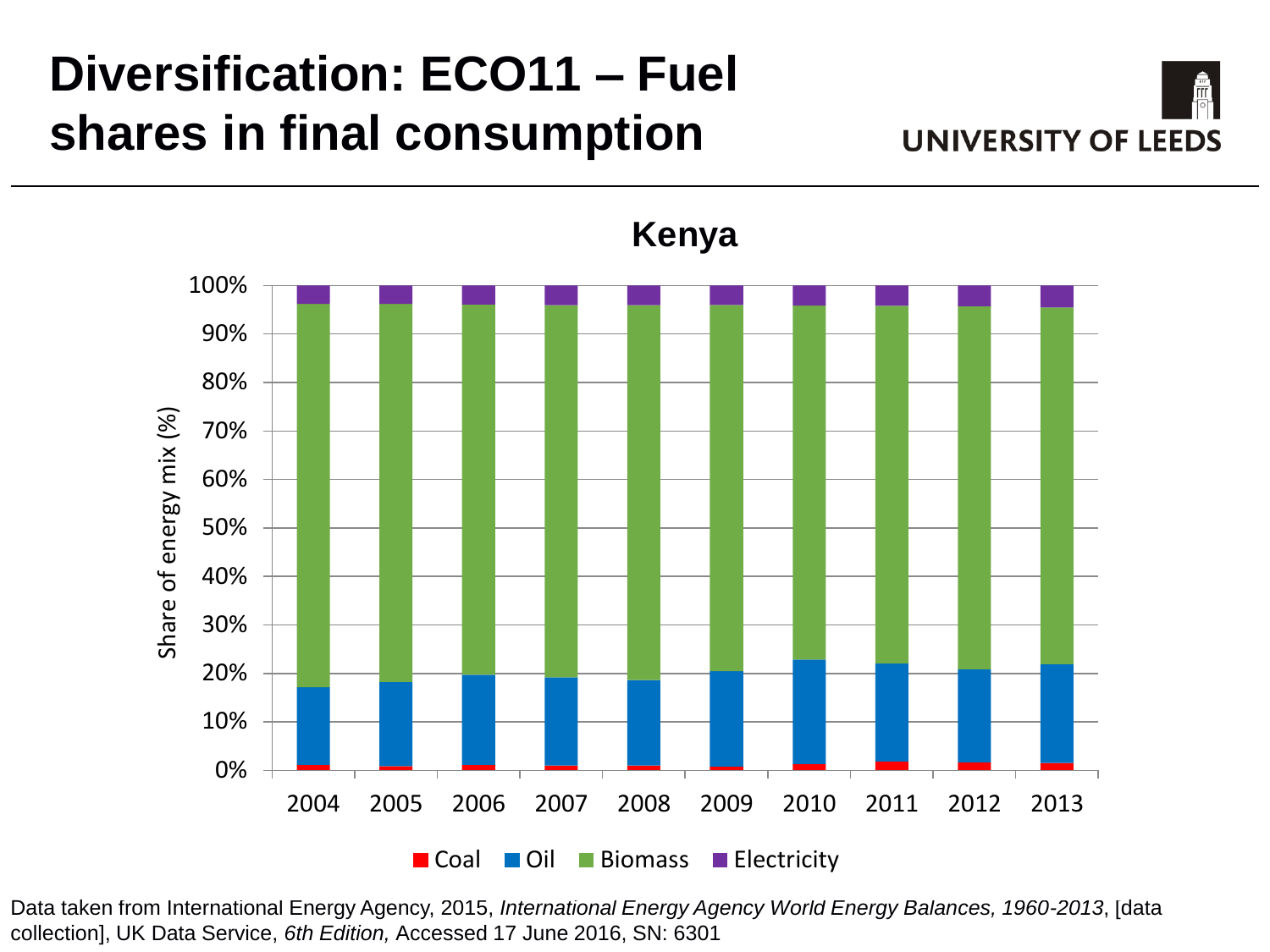ECO12 Non-carbon energy share in energy and electricity

- Primary supply, electricity generation and generating capacity by non-carbon energy
- Total primary energy supply, total electricity generation and total generating capacity
- ECO13 Renewable energy share in energy and electricity – Primary energy supply, final consumption and electricity generation and generating capacity by renewable energy
- Total primary energy supply, total final consumption, total electricity generation and total generating capacity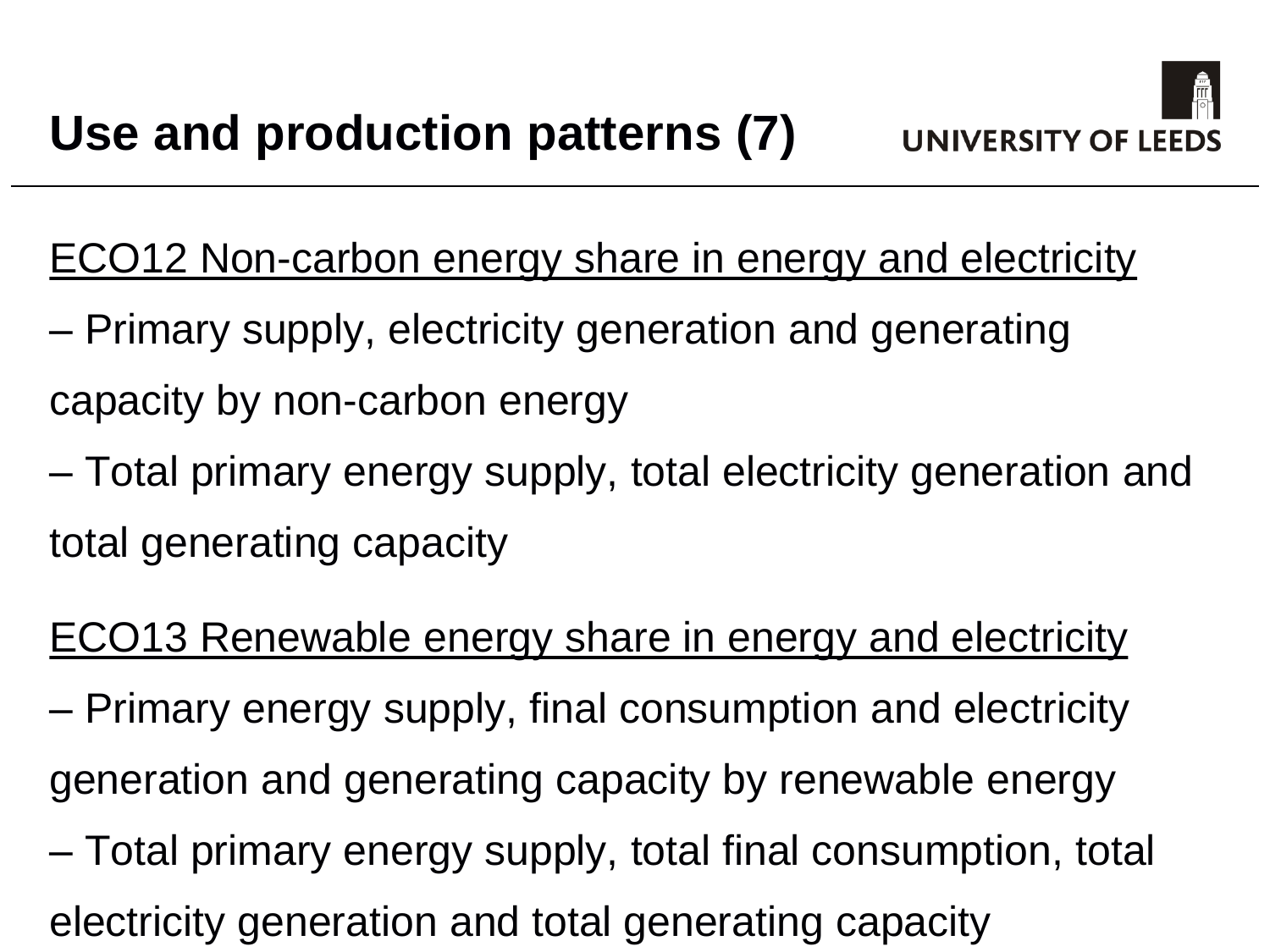#### **Diversification: ECO12 – Noncarbon energy share in electricity UNIVERSITY OF LEEDS**

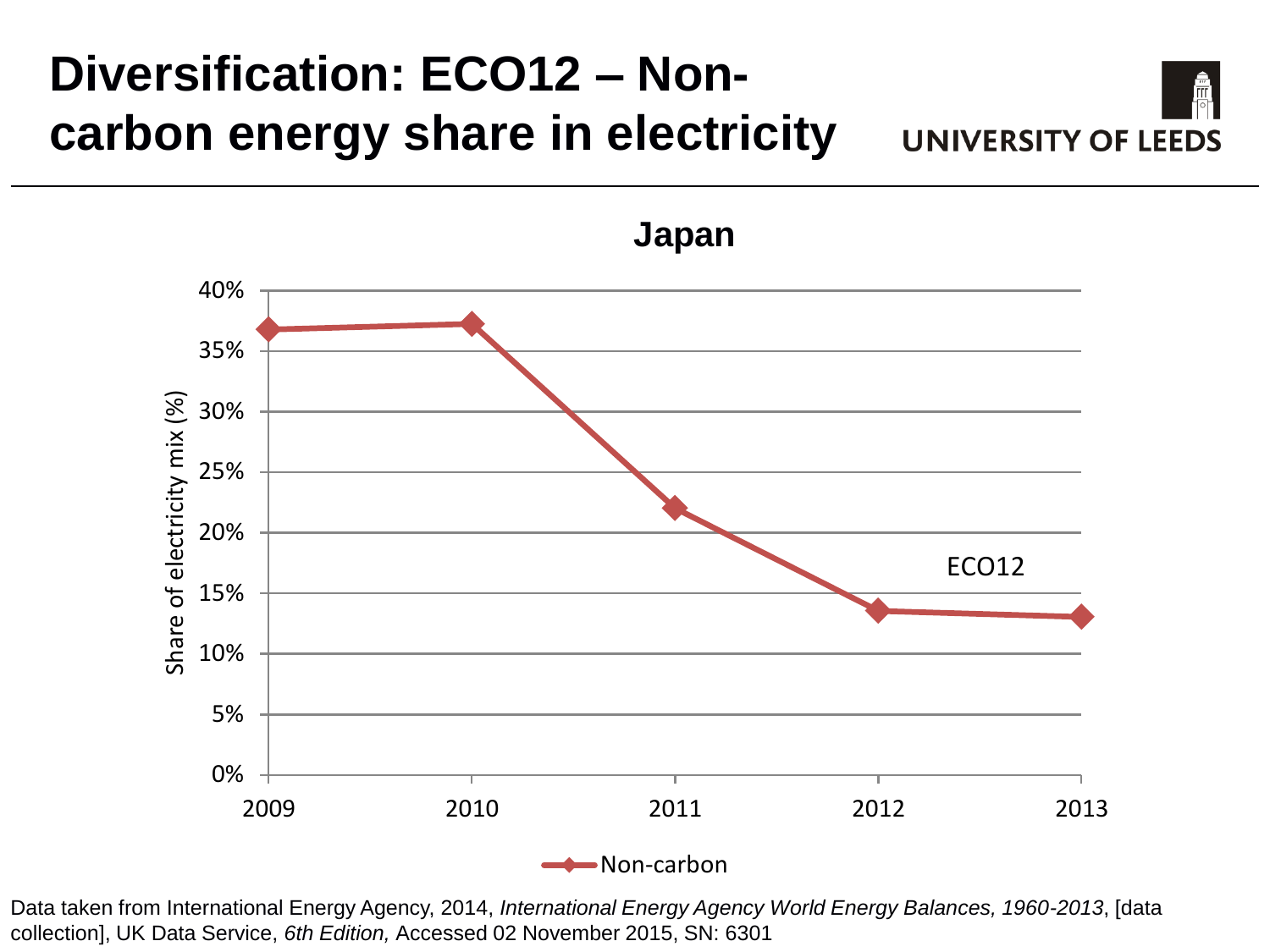#### **Diversification: ECO13 – Renewable energy share in electricity UNIVERSITY OF LEEDS**

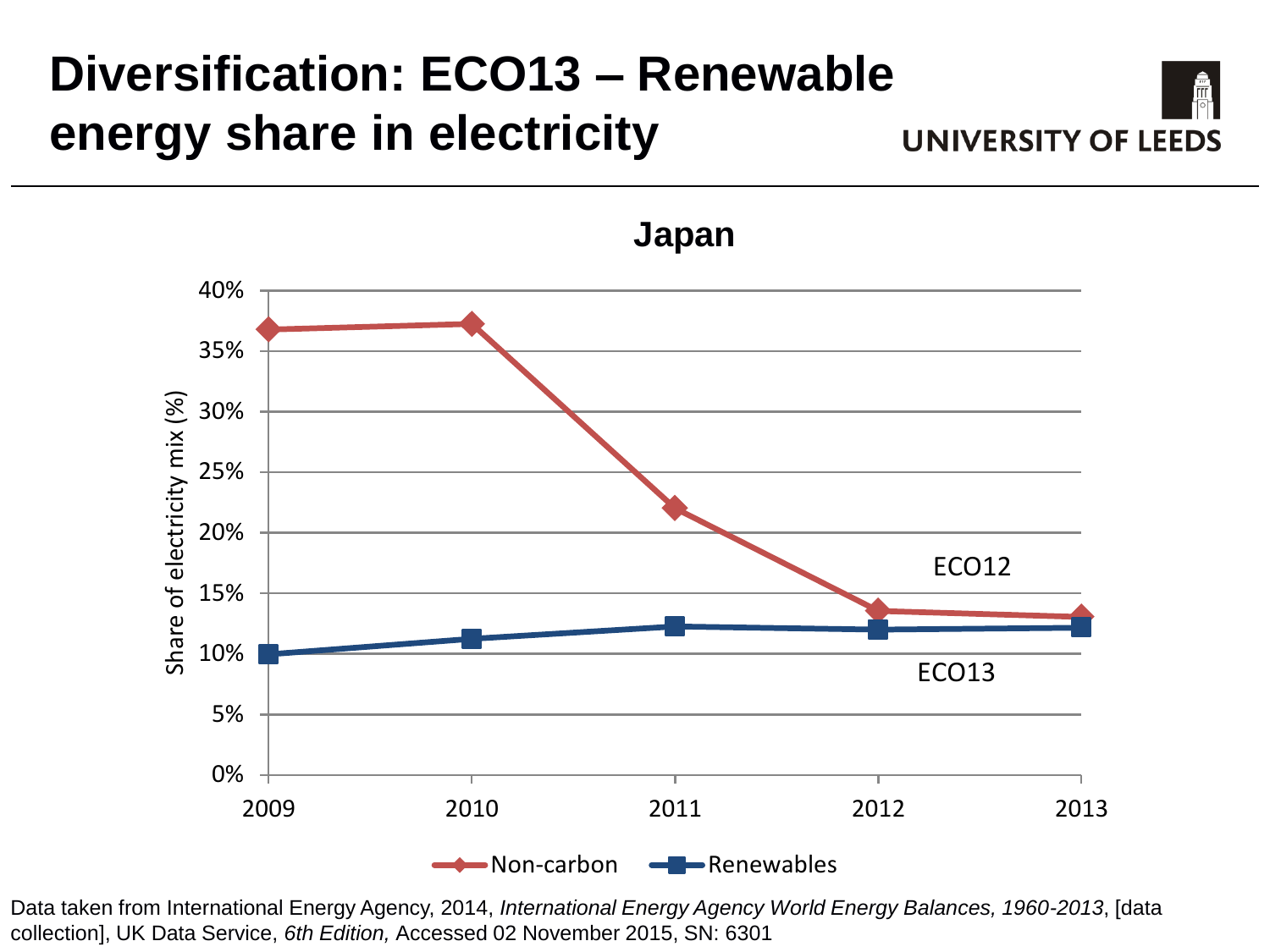

#### **Prices**

ECO14 End-use energy prices by fuel and by sector

– Energy prices (with and without tax/subsidy)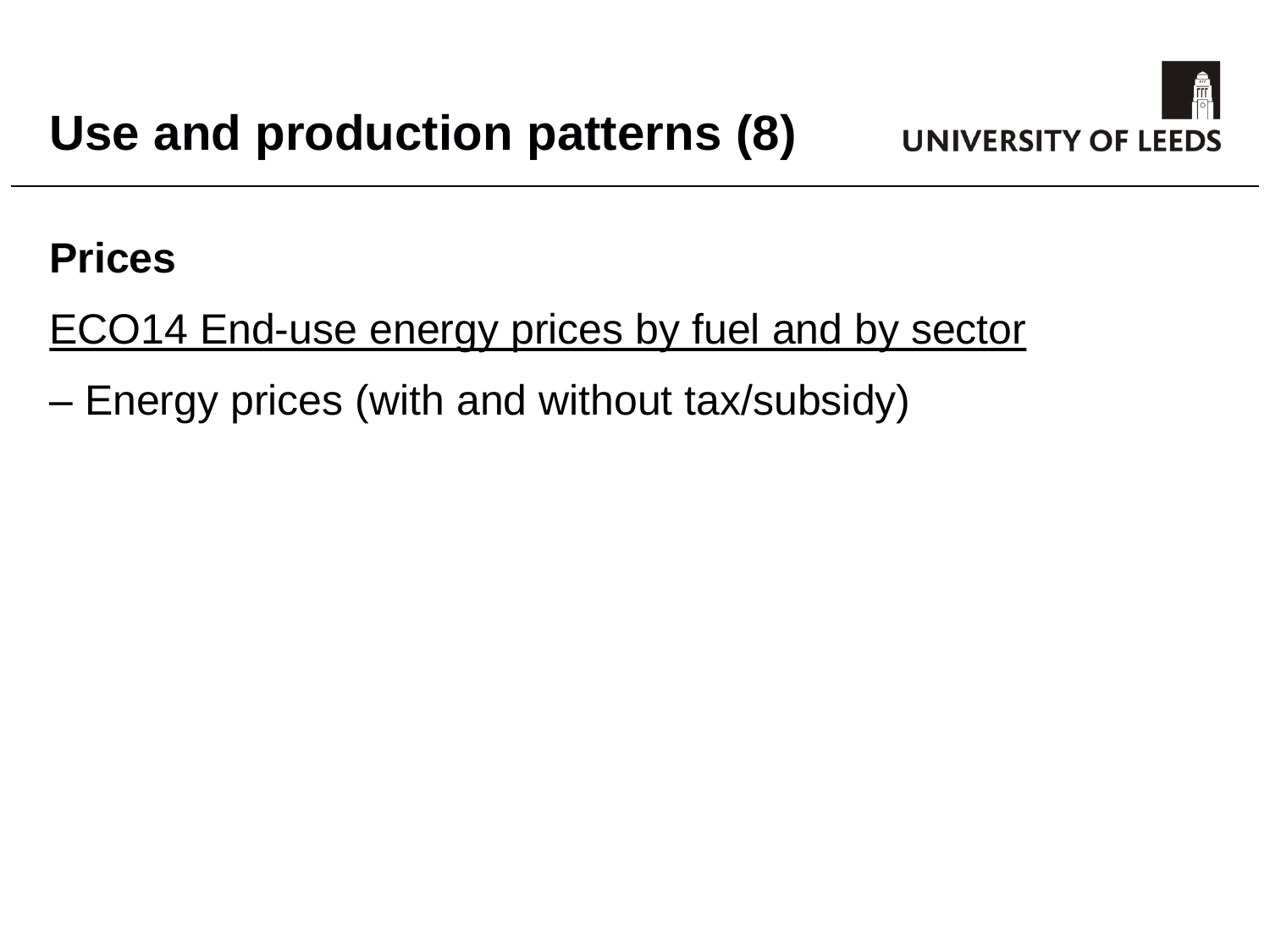### **Use and production patterns: ECO14 - End use energy prices**





Data taken from International Energy Agency, 2014, *Energy Prices and Taxes*, [data collection], UK Data Service, *6th Edition,*  Accessed 13 November 2015, SN: 6301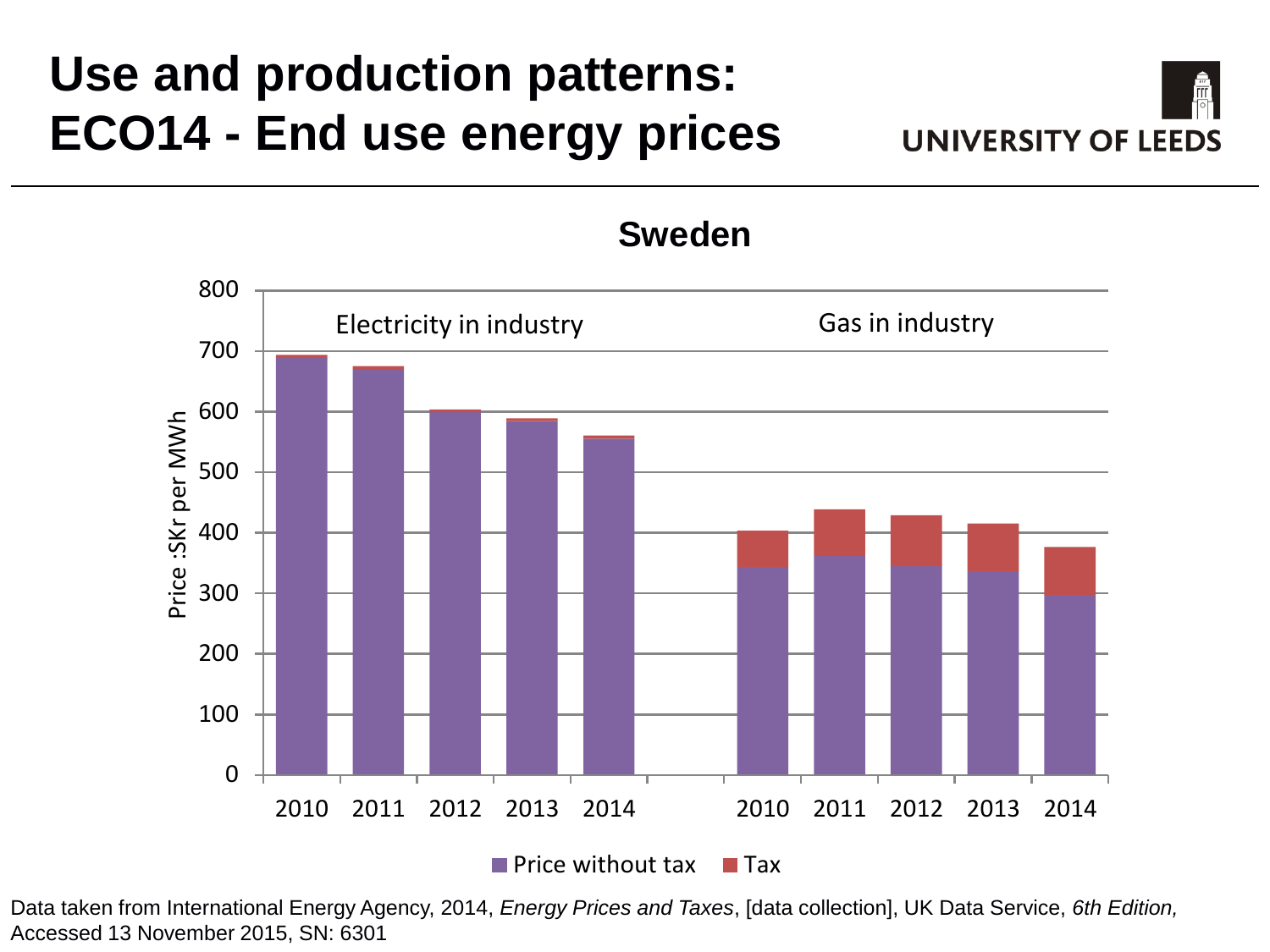#### **Imports**

ECO15 Net energy import dependency

- Energy imports
- Total primary energy supply

#### **Strategic Fuel Stocks**

ECO16 Stocks of critical fuels per corresponding fuel consumption

- Stocks of critical fuel (e.g. oil, gas, etc.)
- Critical fuel consumption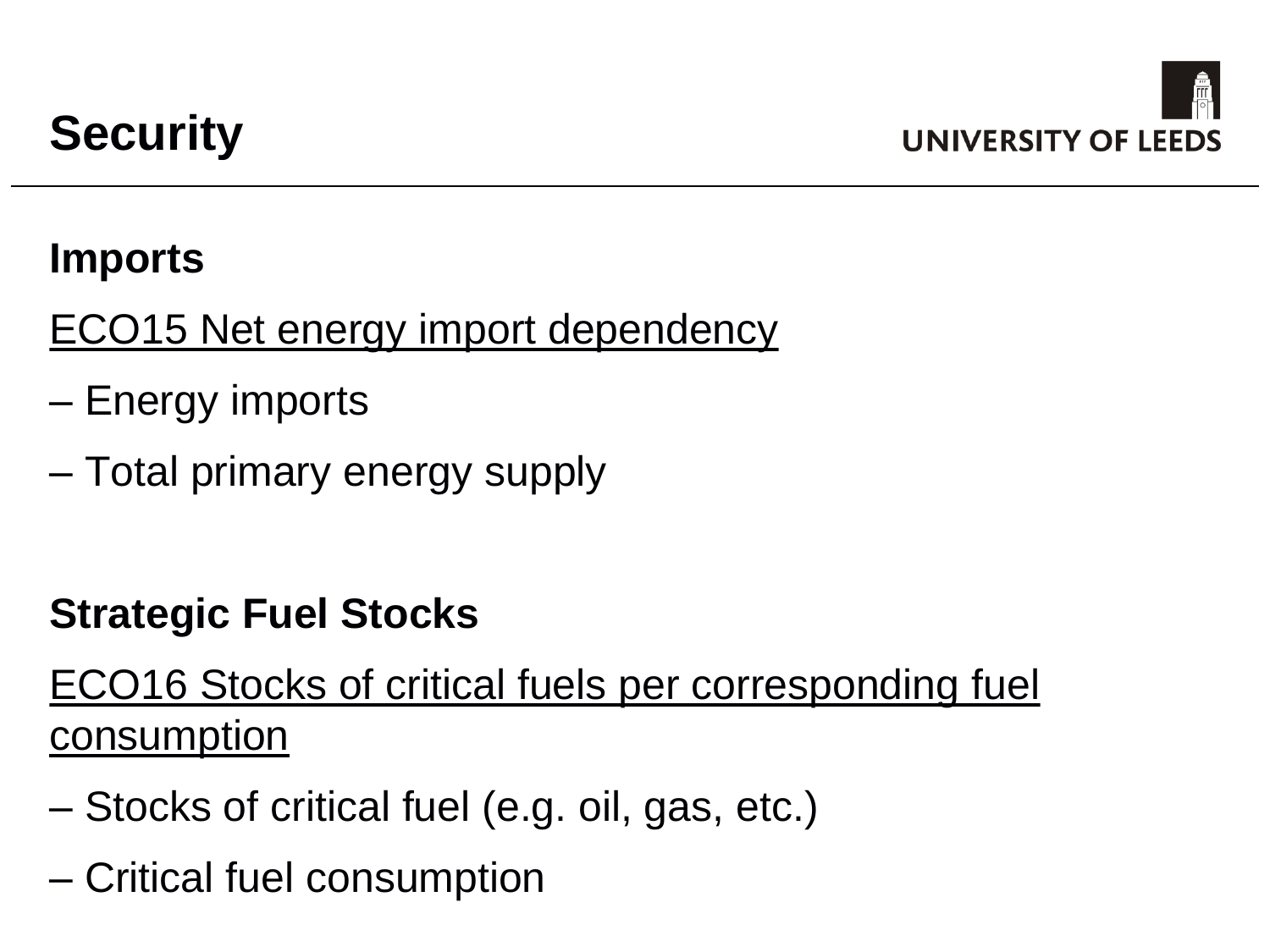### **Imports: ECO15 - Net energy import dependency**





#### **United States**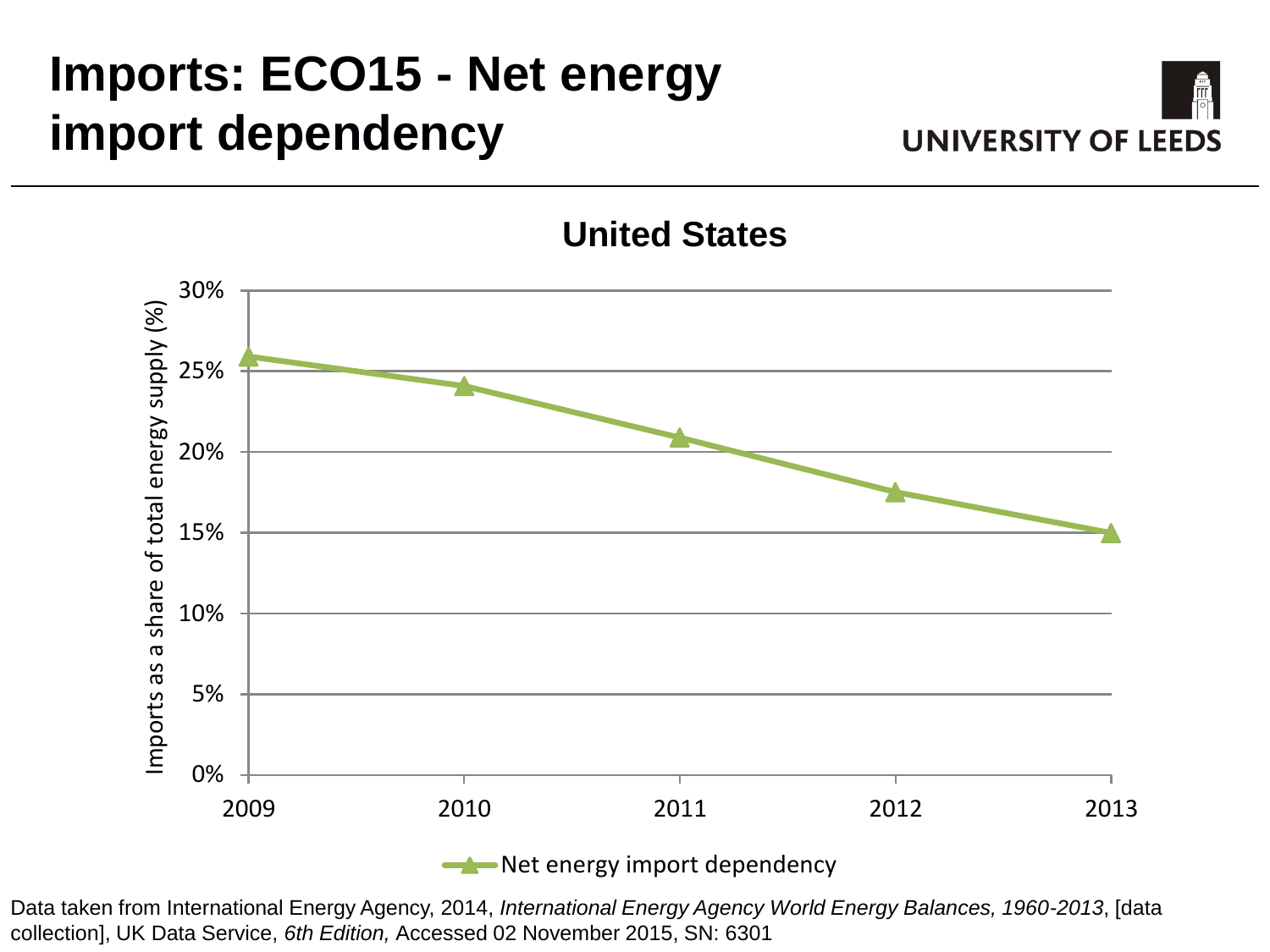## **Strategic fuel stocks: ECO16 - Stocks of critical fuels**





**United Kingdom**

Data taken from Department of Energy and Climate Change (2015) Digest of UK Energy Statistics (DUKES).